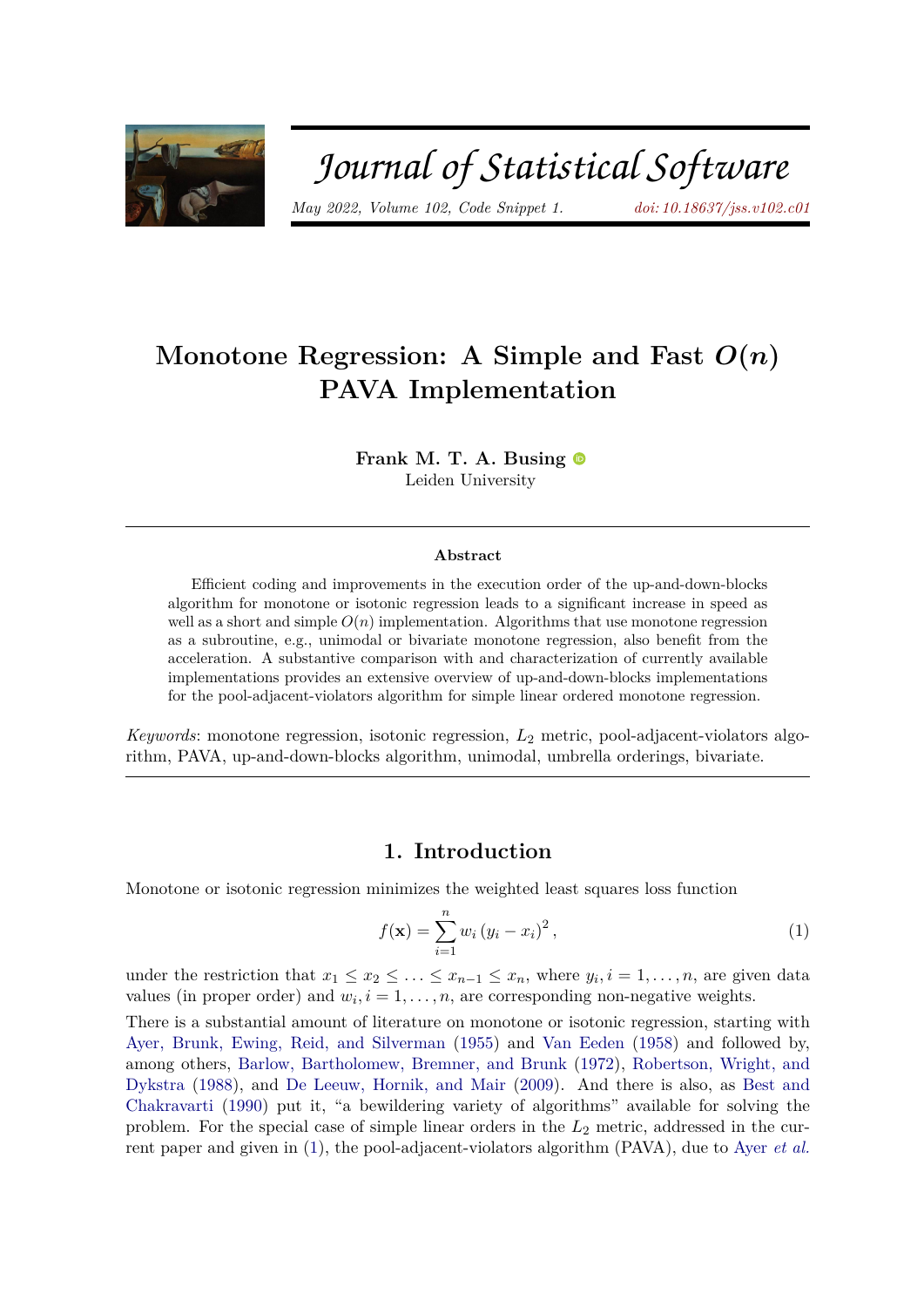[\(1955\)](#page-14-0), [Miles](#page-16-0) [\(1959\)](#page-16-0), and [Kruskal](#page-16-1) [\(1964b\)](#page-16-1), is commonly known as the fastest algorithm avail-able (cf. [Stout](#page-17-1) [2019\)](#page-17-1). But although PAVA is known for its  $O(n)$  algorithmic complexity (see [Bentley](#page-14-3) [1976;](#page-14-3) [Best and Chakravarti](#page-14-2) [1990\)](#page-14-2), implementations do not necessarily inherit this algorithmic characteristic without a struggle: An *O*(*n*) algorithmic complexity does neither guarantee an  $O(n)$  nor a fast implementation. See, for an early reference on PAVA implementations, for example, [Van Waning](#page-18-1) [\(1976\)](#page-18-1), [Grotzinger and Witzgall](#page-16-2) [\(1984\)](#page-16-2), and for more recent references [Wikipedia](#page-18-2) [\(2022\)](#page-18-2), [Tulloch](#page-18-3) [\(2014a\)](#page-18-3), and [De Leeuw](#page-15-1) [\(2017\)](#page-15-1).

Isotonic regression has applications in fields like operations research, signal processing, and statistics, (see, e.g., [Kyng, Rao, and Sachdeva](#page-16-3) [2015;](#page-16-3) [Chatterjee, Guntuboyina, and Sen](#page-14-4) [2015\)](#page-14-4). More specifically, concerning statistics, the pool-adjacent-violators algorithm and its implementations have applications in, for example, test statistics [\(Bartholomew](#page-14-5) [1961\)](#page-14-5), maximum likelihood estimation of ordered means [\(Robertson](#page-17-2) [1978\)](#page-17-2), unimodal function estimation [\(Turner and Wollan](#page-18-4) [1997;](#page-18-4) [Eggermont and LaRiccia](#page-15-2) [2000;](#page-15-2) [Reboul](#page-17-3) [2005\)](#page-17-3), calculation of adjusted response probabilities [\(Pace, Stylianou, and Warltier](#page-16-4) [2007\)](#page-16-4), assessing the quality of micro-array titration data [\(Klinglmueller](#page-16-5) [2010\)](#page-16-5), and efficient first-order generalized gradient algorithms [\(Tibshirani and Suo](#page-18-5) [2016\)](#page-18-5). In our case, monotone regression is used as part of a larger procedure, like for one of its originators [\(Kruskal](#page-16-6) [1964a,](#page-16-6)[b\)](#page-16-1): the transformation step in a nonmetric multidimensional scaling algorithm.

Due to the computational slowness of some monotone regression implementations (cf. [Stout](#page-17-4) [2015\)](#page-17-4), algorithmic workarounds have been used to reduce these computational burdens in multidimensional scaling, such as regularly skipping the transformation step in favor of the configuration fitting step [\(Busing, Commandeur, and Heiser](#page-14-6) [1997\)](#page-14-6) or using another, less appropriate but faster method, such as rank images [\(Guttman](#page-16-7) [1968\)](#page-16-7), for at least the first few steps of the iterative process [\(Stoop and De Leeuw](#page-17-5) [1982\)](#page-17-5). In any case, multidimensional scaling would certainly benefit from a reliable and fast monotone regression procedure, especially when *n* becomes large.

This code snippet suggests yet another implementation of PAVA, that is both  $O(n)$  and fast, and the snippet will proceed as follows. In Section [2,](#page-1-0) we give a general description of the pool-adjacent-violators algorithm, provide examples of some algorithmic choices, and describe our implementation of the algorithm. Extensions of the algorithm, procedures in which the algorithm is used as a subroutine, are described in Section [3.](#page-5-0) In Section [4,](#page-7-0) we provide an extensive comparison with several known and currently available implementations in terms of speed. The extensions are additionally compared with available and comparable procedures. The snippet ends with a conclusion.

# **2. Pool-adjacent-violators algorithm**

<span id="page-1-0"></span>The pool-adjacent-violators algorithm was first described by Ayer *[et al.](#page-14-0)* [\(1955\)](#page-14-0), but became well-known by the up-and-down-blocks implementation of the algorithm described in [Kruskal](#page-16-1) [\(1964b\)](#page-16-1). To clarify the link: in the latter, blocks are the collection of pooled values.

The general idea of the pool-adjacent-violators algorithm is as follows: Find an optimal solution such that if  $y_i \ge y_{i+1}$ ,  $x_i = x_{i+1} = (w_i x_i + w_{i+1} x_{i+1})/(w_i + w_{i+1})$ , for all *i*, i.e., in short: if there is a violation, pool. The result is a composition of elements with non-decreasing values.

Although the up-and-down-blocks algorithm seems quite straightforward, works very effi-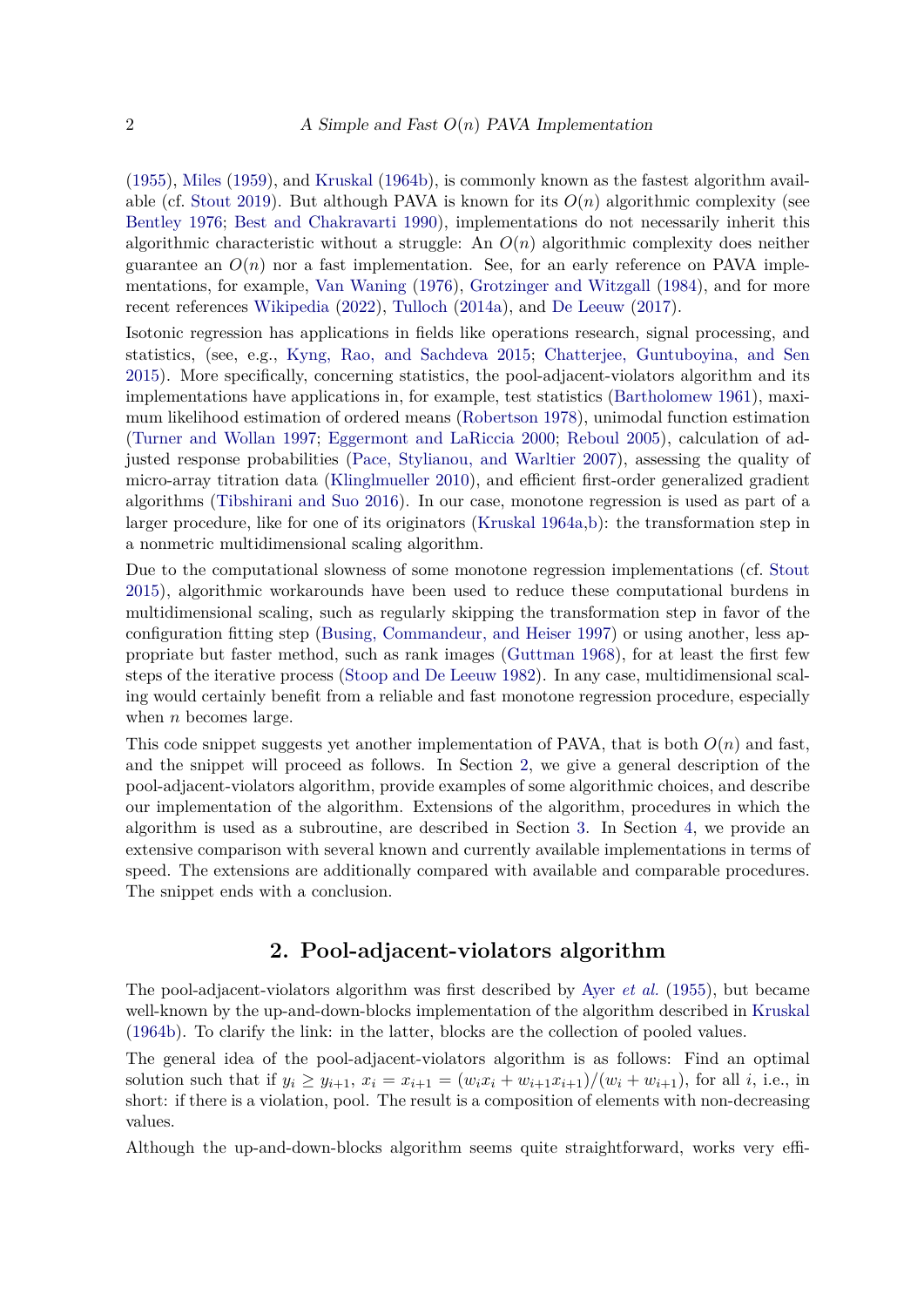ciently [\(Dykstra and Robertson](#page-15-3) [1982\)](#page-15-3), and is trivial to implement in linear time [\(Stout](#page-17-1) [2019\)](#page-17-1), [Best and Chakravarti](#page-14-2) [\(1990\)](#page-14-2) state that only a skillful implementation is of computational complexity  $O(n)$ . [Grotzinger and Witzgall](#page-16-2) [\(1984,](#page-16-2) page 262) discuss the algorithm and the implementation decisions for the unweighted case. The differences between weighted and unweighted algorithms vary widely across metrics, but for the *L*<sup>2</sup> metric there is essentially no difference [\(Stout](#page-17-1) [2019,](#page-17-1) Remark 4). This equivalence is not true for the  $L_1$  and  $L_{\infty}$  metrics that are much more difficult to solve, with or without weights. Important implementation decisions for the current  $L_2$  case concern 1. the processing of pooled elements or block values and 2. the direction and scope of violation checking. We will now discuss these two issues in detail.

- 1. In essence, there are two ways to administrate pooled elements. The first (direct) approach updates the complete result vector after coalescing violating elements: the block value is directly inserted in the results vector, at the designated positions. According to [Grotzinger and Witzgall](#page-16-2) [\(1984\)](#page-16-2), this will result in an  $O(n^2)$  procedure. Implementations using this approach are, for example, from [Van Waning](#page-18-1) [\(1976\)](#page-18-1), [Venables and Ripley](#page-18-6) [\(2013\)](#page-18-6), [Dumelle, Kincaid, Olsen, and Weber](#page-15-4) [\(2022\)](#page-15-4), and [Turner](#page-18-7) [\(2020\)](#page-18-7). The other (postponed) approach collects all block values in a separate vector, which is expanded later to obtain the final results vector. Although the direct updates approach does not require additional memory to store the block values and lacks the need for an index vector, keeping the results vector up-to-date might lead to a very slow procedure at worst, while expanding the block values, in the postponed approach, can be performed rather quickly.
- 2. Concerning the second issue on direction and scope of violation checking, first note that all up-and-down-block implementations of the pool-adjacent-violators algorithm access **x** sequentially, going from  $x_1$  to  $x_n$ , repairing violations along the way. These repairs may concern (a) only neighboring elements, (b) extend the scope to multiple neighboring elements, either forward (up) or backward (down), or (c) extend the scope to multiple neighboring elements in both directions.
	- (a) Implementations that only repair a single violation at the time might need to restart the whole sequence, probably more than once, in order to eliminate all violations. This approach is illustrated in the first part of Table [1](#page-3-0) (1-up-0-down). The block that arises in eliminating the violation in Step 4,  $8 = x_3 > x_4 = 2$ , does not resolve the re-created violation with the previous block  $(x_1 = x_2 = 6)$ , so Steps 8–10 are needed to properly solve the complete problem. This procedure corresponds to one given by [Miles](#page-16-0) [\(1959\)](#page-16-0) and implementations are, for example, given by [Bril, Dykstra, Pillers, and Robertson](#page-14-7) [\(1984\)](#page-14-7) and [Turner](#page-18-7) [\(2020\)](#page-18-7).
	- (b) Most up-and-down-blocks implementations check for a violation with the next element, 1-up, followed by the elimination of all down-block violations (*k*-down) when there was indeed a violation. When there was not, the procedure simply progresses to the next element. Since the forward violations are resolved sequentially, and the backward violations are immediately resolved too, this procedure uses exactly *n* steps. An example of this procedure is given in the middle part of Table [1](#page-3-0) (1-up-*k*down). Implementations of this kind are given by, for example, [Kruskal](#page-16-1) [\(1964b\)](#page-16-1), [Van Waning](#page-18-1) [\(1976\)](#page-18-1), [Cran](#page-15-5) [\(1980\)](#page-15-5), [Danisch](#page-15-6) [\(2016\)](#page-15-6), and [De Leeuw](#page-15-1) [\(2017\)](#page-15-1).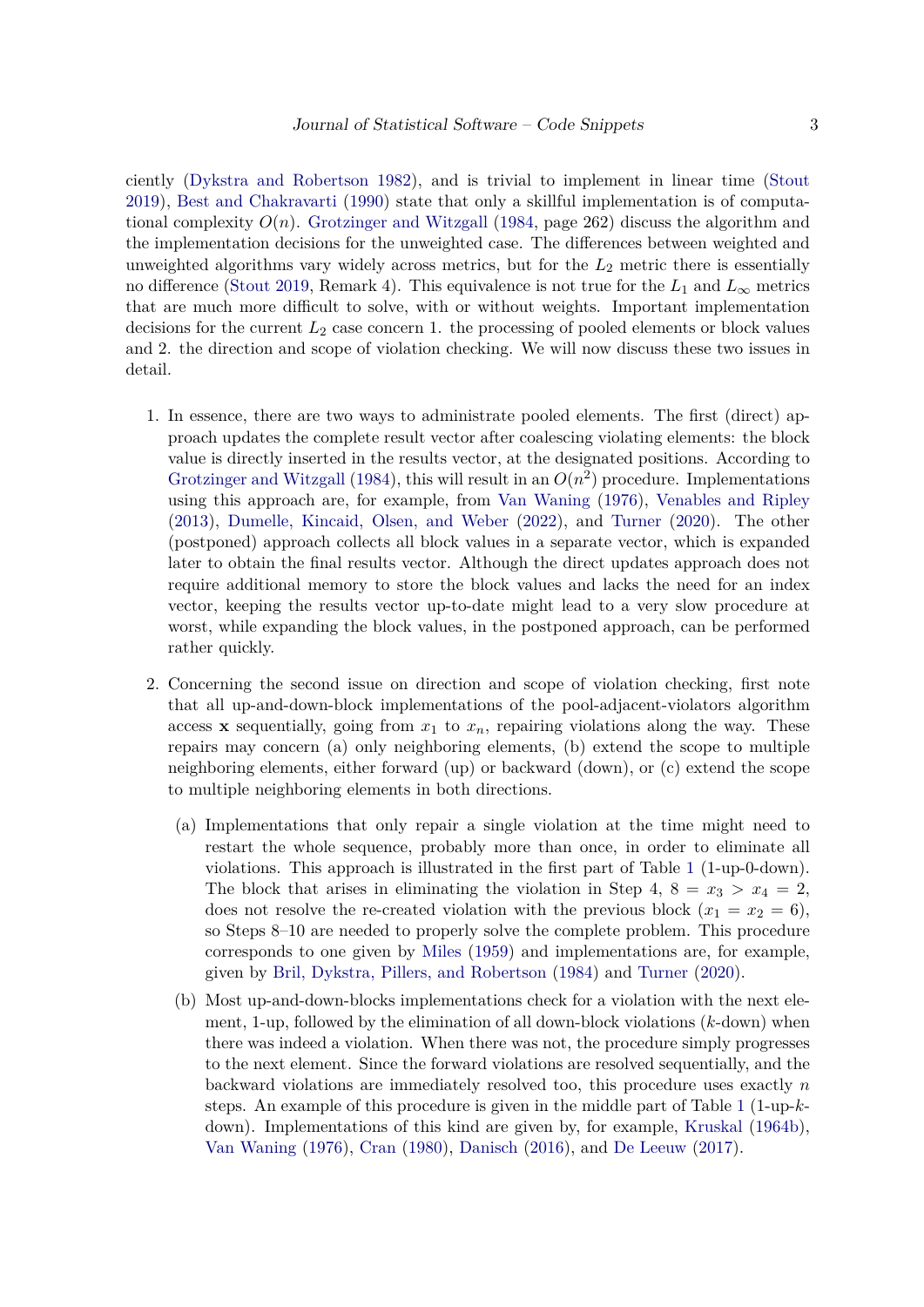<span id="page-3-0"></span>

|          | $1$ -up-0-down |   |   |   |   |                |   |   |   |                |    |    | $1$ -up- $k$ -down |     |                |     |   |                | $k$ -up- $k$ -down |                |   |                |                |
|----------|----------------|---|---|---|---|----------------|---|---|---|----------------|----|----|--------------------|-----|----------------|-----|---|----------------|--------------------|----------------|---|----------------|----------------|
| $\imath$ | $\mathbf{x}$   |   | 2 | 3 | 4 | 5              | 6 |   | 8 | 9              | 10 | -1 | $\overline{2}$     | - 3 | $\overline{4}$ | 5   | 6 |                |                    | $\overline{2}$ | 3 | $\overline{4}$ | - 5            |
|          | 8              | 8 | 6 |   | 6 | 6              | 6 | 6 | 6 | 4              | 4  | 8  | 6                  | 6   | 5.5            | 4.8 | 4 | 4              | 8                  | 6              | 6 |                | 4              |
| 2        | $\overline{4}$ |   | 6 | 6 | 6 | 6              | 6 | 6 | 6 | $\overline{4}$ | 4  |    | 6                  | 6   | 5.5            | 4.8 | 4 | $\overline{4}$ |                    | 6              | 6 | $\overline{4}$ | $\overline{4}$ |
| 3        | 8              |   |   | 8 | 5 | $\overline{4}$ | 3 | 3 |   | 4              | 4  |    |                    | 8   | 5.5            | 4.8 | 4 | $\overline{4}$ |                    |                | 8 |                | $\overline{4}$ |
| 4        | $\mathcal{D}$  |   |   |   | 5 | 4              | 3 | 3 |   | 4              | 4  |    |                    |     | 5.5            | 4.8 | 4 | $\overline{4}$ |                    |                |   |                | $\overline{4}$ |
| 5        | $\overline{2}$ |   |   |   |   | 4              | 3 | 3 |   | 4              | 4  |    |                    |     |                | 4.8 | 4 | 4              |                    |                |   |                | $\overline{4}$ |
| 6        | $\Omega$       |   |   |   |   |                | 3 | 3 |   | 4              | 4  |    |                    |     |                |     | 4 | 4              |                    |                |   |                | $\overline{4}$ |
|          | 8              |   |   |   |   |                |   |   |   |                | 8  |    |                    |     |                |     |   | 8              |                    |                |   |                | 8              |

Table 1: Pool-adjacent-violators algorithm examples using different violation checking strategies.

(c) The implementation suggested in this snippet adds yet another step. Observe that the violation  $8 = x_3 > x_4 = 2$  is solved by combining two values, 8 and 2, resulting in a (new) block value of 5, i.e.,  $(8 + 2)/2 = 5$ . Instead of immediately turning around and start solving down block violation, we may first look ahead for the next value in the sequence, *k*-up, for if this element is smaller than or equal to 5, the next value can immediately be pooled into the current block, i.e.,  $(8+2+2)/3 = 4$ . Looking ahead can be continued until the next element is larger than the current block value or if we reach the end of the sequence. For the current example  $x_6 = 0$ is pooled into the block too, since  $4 > 0$ , and the current block value becomes  $(8 + 2 + 2 + 0)/4 = 3$ . The next element  $x<sub>7</sub> = 8$  is not a violator, since the current block value equals 3 which is smaller than 8. The lookahead procedure is displayed in Step 4 of the last part of Table [1](#page-3-0) (*k*-up-*k*-down). Superfluous lookaheads, e.g., Step 2 under *k*-up-*k*-down, more than offset the advantages of being able to complete the sequence faster. Every additional upwards violation captured by the lookahead procedure (here additionally combining elements  $x_5$  and  $x_6$  with  $x_3$  and *x*4) avoids one or more up-and-down block violation eliminations that costs more than double.

The pseudo-code for the implementation is given in Algorithm [1.](#page-4-0) We can clearly distinguish the single upwards violation check in Line 11, the *k*-up procedure in Lines 16–21, and the *k*-down violation checks in Lines 22–27. The lookahead procedure moves ahead one element at the time with minimal cost: the new block value *x* (Line 15) is computed anyway and subsequent elements are handled with maximum time efficiency. The down-block violations (Lines 22–27) are handled with the same efficiency. In Lines 33–41 the block values are expanded to the results vector in reversed order to avoid overwriting the data block values.

Although the current implementation of the pool-adjacent-violators algorithm is written in C, a conversion to any other language should pose no serious problem given the pseudo-code in Algorithm [1.](#page-4-0) The function monotone() is provided in the package **monotone**<sup>[1](#page-3-1)</sup> [\(Busing and](#page-14-8) [Claramunt Gonzalez](#page-14-8) [2022\)](#page-14-8) which is available from the Comprehensive R Archive Network (CRAN) at <https://CRAN.R-project.org/package=monotone>.

<span id="page-3-1"></span> $1$ Compiled with gcc -DNDEBUG -02 -Wall -std=gnu99 -mfpmath=sse -msse2 -mstackrealign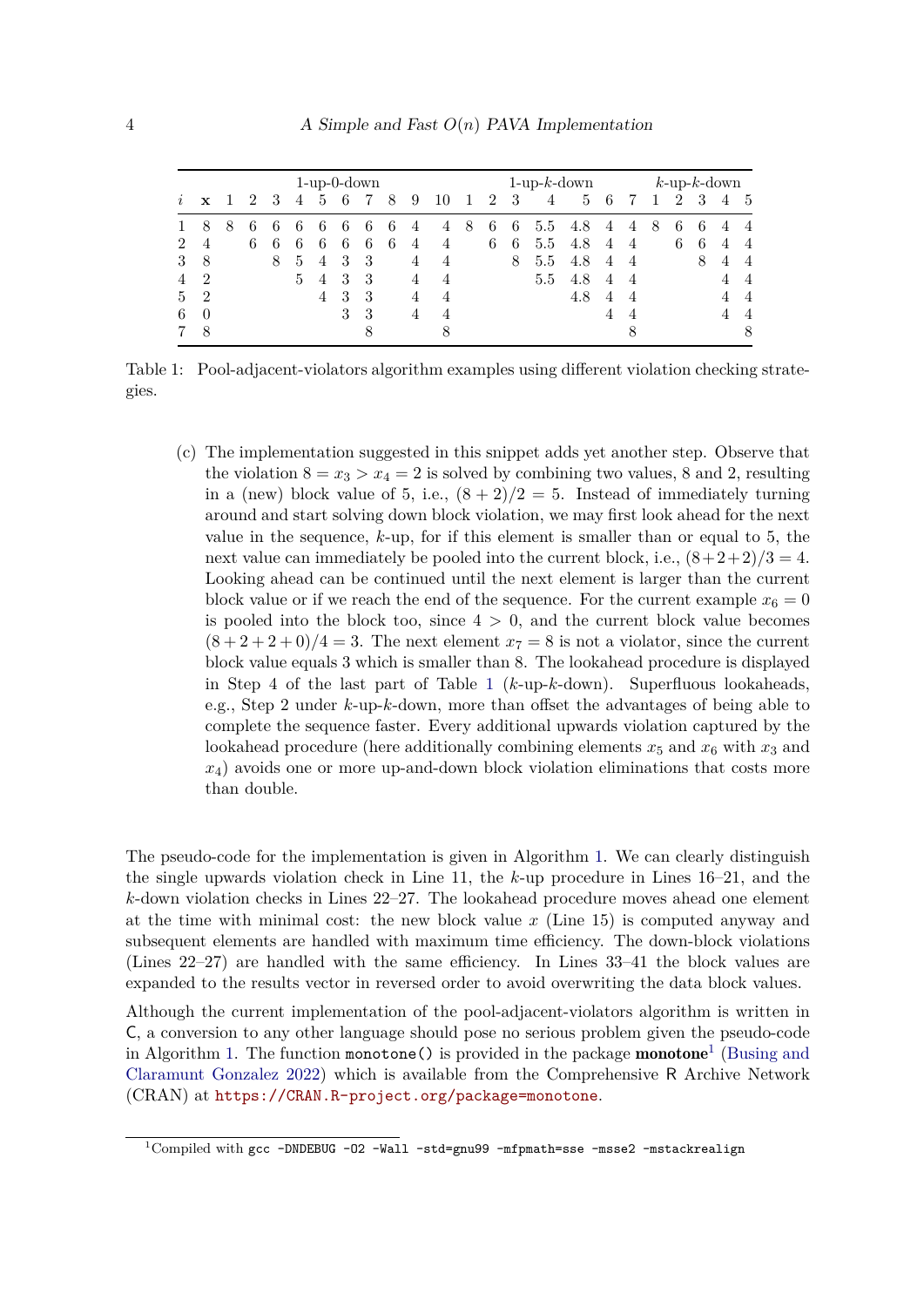**Algorithm 1** Monotone regression minimizing  $f(\mathbf{x}) = \sum_{i=1}^{n} w_i (y_i - x_i)^2$ using the up-and-down-blocks implementation of the pool-adjacent-violators algorithm.

<span id="page-4-0"></span>

|     |                                                            | $\overline{\phantom{a}}$                                    |
|-----|------------------------------------------------------------|-------------------------------------------------------------|
|     | 1: procedure MONOTONE $(n, \mathbf{x}, \mathbf{w})$        | $\triangleright$ x in expected order and w nonnegative      |
| 2:  | $r_0 \leftarrow 0$                                         | $\triangleright$ initialize index 0                         |
| 3:  | $r_1 \leftarrow 1$                                         | $\triangleright$ initialize index 1                         |
| 4:  | $b \leftarrow 1$                                           | $\triangleright$ initialize block counter                   |
| 5:  | $\widehat{x} \leftarrow x_b$                               | $\triangleright$ set previous block value                   |
| 6:  | $\widehat{w} \leftarrow w_b$                               | $\triangleright$ set previous block weight                  |
| 7:  | for $i \leftarrow 2, n$ do                                 | $\triangleright$ loop over elements                         |
| 8:  | $b \leftarrow b + 1$                                       | $\triangleright$ increase number of blocks                  |
| 9:  | $x \leftarrow x_b$                                         | $\triangleright$ set current block value                    |
| 10: | $W \leftarrow w_b$                                         | $\rhd$ set current block weight                             |
| 11: | if $\hat{x} > x$ then                                      | $\triangleright$ check for down violation of $x$            |
| 12: | $b \leftarrow b - 1$                                       | $\triangleright$ decrease number of blocks                  |
| 13: | $S \leftarrow \widehat{w} \times \widehat{x} + W \times x$ | $\triangleright$ set current weighted block sum             |
| 14: | $W \leftarrow W + \hat{w}$                                 | $\triangleright$ set new current block weight               |
| 15: | $x \leftarrow S/W$                                         | $\triangleright$ set new current block value                |
| 16: | while $i < n$ and $x \geq x_{i+1}$ do                      | $\triangleright$ repair up violations                       |
| 17: | $i \leftarrow i + 1$                                       | $\triangleright$ increase element counter                   |
| 18: | $S \leftarrow S + w_i \times x_i$                          | $\triangleright$ set new current weighted block sum         |
| 19: | $W \leftarrow W + w_i$                                     | $\rhd$ set new current block weight                         |
| 20: | $x \leftarrow S/W$                                         | $\triangleright$ set new current block value                |
| 21: | end while                                                  |                                                             |
| 22: | while $b > 1$ and $x_{b-1} > x$ do                         | $\rhd$ repair down violations                               |
| 23: | $b \leftarrow b - 1$                                       | $\triangleright$ decrease number of blocks                  |
| 24: | $S \leftarrow S + w_b \times x_b$                          | $\triangleright$ set new current weighted block sum         |
| 25: | $W \leftarrow W + w_b$                                     | $\triangleright$ set new current block weight               |
| 26: | $x \leftarrow S/W$                                         | $\triangleright$ set new current block value                |
| 27: | end while                                                  |                                                             |
| 28: | end if                                                     |                                                             |
| 29: | $x_b \leftarrow \hat{x} \leftarrow x$                      | $\triangleright$ save block value                           |
| 30: | $w_b \leftarrow \widehat{w} \leftarrow W$                  | $\triangleright$ save block weight                          |
| 31: | $r_b \leftarrow i$                                         | $\triangleright$ save block index                           |
| 32: | end for                                                    |                                                             |
| 33: | $f \leftarrow n$                                           | $\triangleright$ initialize "from" index                    |
| 34: | for $k \leftarrow b, 1$ do                                 | $\triangleright$ loop over blocks                           |
| 35: | $t \leftarrow r_{k-1} + 1$                                 | $\triangleright$ set "to" index                             |
| 36: | $x \leftarrow x_k$                                         | $\triangleright$ set block value                            |
| 37: | for $i \leftarrow f, t$ do                                 | $\triangleright$ loop "from" downto "to"                    |
| 38: | $x_i \leftarrow x$                                         | $\triangleright$ set all elements equal to block value      |
| 39: | end for                                                    |                                                             |
| 40: | $f \leftarrow t-1$                                         | $\triangleright$ set new "from" equal to old "to" minus one |
| 41: | end for                                                    |                                                             |
|     | 42: end procedure                                          |                                                             |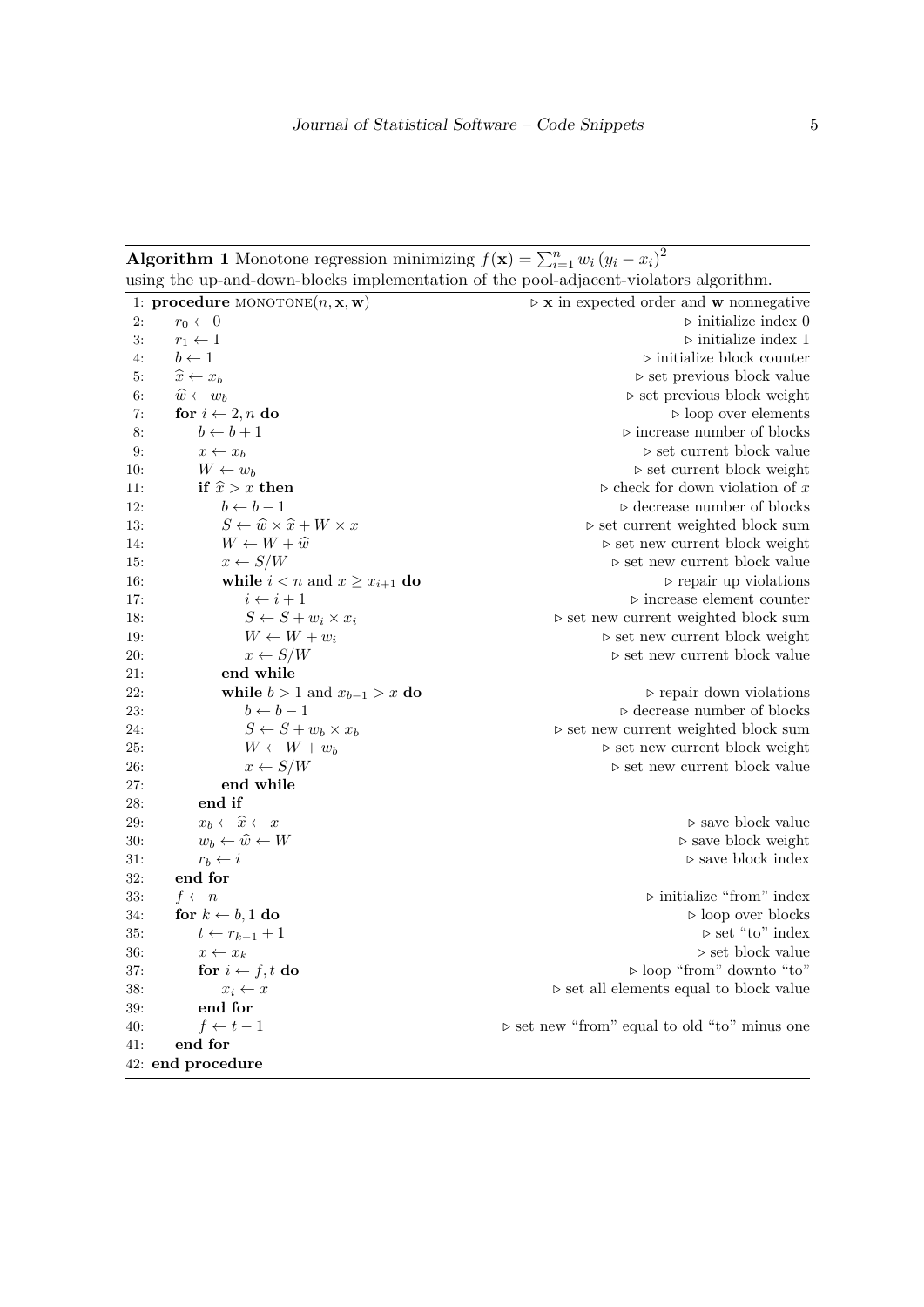# **3. Extensions**

<span id="page-5-0"></span>In several cases the pool-adjacent-violators algorithm is used as part of a larger algorithm. It is expected that a faster sub-algorithm also improves the speed of the entire algorithm. In this context we will discuss two algorithms: unimodal monotone regression and bivariate monotone regression.

#### **3.1. Unimodal monotone regression**

Unimodal monotone regression minimizes the same weighted least squares loss function already given in [\(1\)](#page-0-0), but with the following, slightly different restriction:

$$
x_1 \leq \ldots \leq x_{m-1} \leq x_m \geq x_{m+1} \geq \ldots \geq x_n,
$$

indicating that the sequence increases first and then decreases. When the position of mode *m*, where increase changes in decrease, is known, we are left with an isotonic regression on  $i = 1, \ldots, m-1$  and an antitonic regression on  $i = m+1, \ldots, n$ . For an unknown mode, we choose the one with the lowest error sum-of-squares, which by the way is not necessarily unique. The unimodal restriction is also referred to as an umbrella ordering and further discussions can be found in [Barlow](#page-14-1) *et al.* [\(1972\)](#page-14-1); [Robertson](#page-17-0) *et al.* [\(1988\)](#page-17-0); [Geng and Shi](#page-15-7) [\(1990\)](#page-15-7), and [Stout](#page-17-6) [\(2008\)](#page-17-6). The following example is from the Iso package [\(Turner](#page-18-7) [2020\)](#page-18-7), which contains the function  $\text{ufit}(\cdot)$ , and it clearly shows the increase, the decrease, and the mode (element number 8 with mode value 293*.*8).

```
R> y <- c(0.0, 61.9, 183.3, 173.7, 250.6, 238.1, 292.6, 293.8, 268.0, 285.9,
+ 258.8, 297.4, 217.3, 226.4, 170.1, 74.2, 59.8, 4.1, 6.1)
R> library("monotone")
R> unimonotone(y)
```
[1] 0.000 61.900 178.500 178.500 244.350 244.350 292.600 293.800 277.525 [10] 277.525 277.525 277.525 221.850 221.850 170.100 74.200 59.800 5.100 [19] 5.100

[Turner and Wollan](#page-18-4) state that "fitting an isotonic model with such a constraint is essentially trivial; one simply fits two separate models with linear order constraints." [\(Turner and Wol](#page-18-4)[lan](#page-18-4) [1997,](#page-18-4) page 308). [Turner](#page-18-7) [\(2020\)](#page-18-7) uses pava() for the separate models, whereas [Geng and](#page-15-7) [Shi](#page-15-7) [\(1990\)](#page-15-7) use amalgm() [\(Cran](#page-15-5) [1980\)](#page-15-5). However, minimizing [\(1\)](#page-0-0) for all modes  $m = 1, \ldots, n$ , including corresponding antitonic regressions, takes  $O(n^2)$  time [\(Stout](#page-17-7) [2000,](#page-17-7) Section 2), although concerning time [Geng and Shi](#page-15-7) [\(1990\)](#page-15-7) state: "Not much time is consumed, but it is worth noting that the execution time increases linearly with K increasing" (here, *K* represents the length of the vector, i.e., *n*).

The prefix approach proposed by [Stout](#page-17-6) [\(2008\)](#page-17-6) and implemented in the package UniIsoRegression [\(Xu, Sun, Karunakaran, and Stout](#page-18-8) [2017\)](#page-18-8) reduces the calculations for unimodal isotonic regression to  $O(2n)$ , using reg\_1d\_12() to fit the separate, isotonic and antitonic, models. Instead of fitting an isotonic and an antitonic regression for each  $m = 1, \ldots, n$ , only one of each regressions is needed. The information contained in the vectors with block values and block sizes (see [Stout](#page-17-6) [2008,](#page-17-6) Figure 5 and Figure 7) suffices to rapidly rebuild the monotone regressions for one specific mode *m*.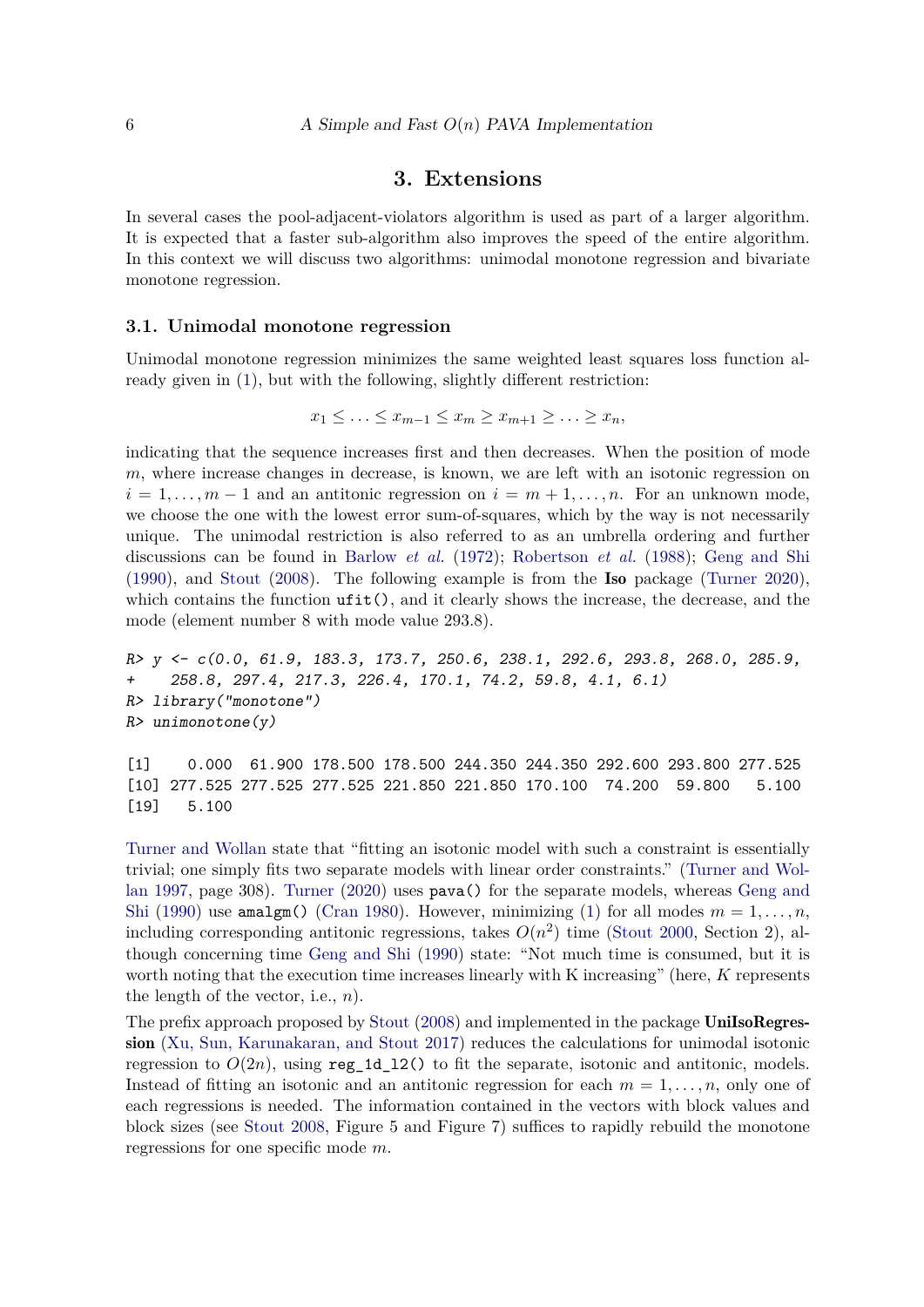The current *k*-up-*k*-down approach, as described in Section [2,](#page-1-0) uses indices to identify blocks and collects all block values at the origin of the data vector (see Algorithm [1\)](#page-4-0). Although such an approach makes it unnecessary to allocate an extra vector for the blocks, at the same time it becomes impossible to rebuild the regressions for one single mode *m* afterwards. This can easily be solved by using block sizes instead of indices and leaving the block values in place. This recover-afterwards-possibility approach corresponds not only to the prefix approach of [Stout](#page-17-6) [\(2008\)](#page-17-6), but also to the \_inplace\_contiguous\_isotonic\_regression procedure of [Varoquaux, Tulloch, and Lee](#page-18-9) [\(2016\)](#page-18-9). The general scheme of the unimodal algorithm follows the procedure described by [Stout](#page-17-6) [\(2008\)](#page-17-6).

The procedure is implemented in the function unimonotone() in the **monotone** package. Note that since the mode value  $x_m$  corresponds to an actual data vector value  $y_m$  (see, for example, [Stout](#page-17-6) [2008\)](#page-17-6), the mode cannot be a pooled element or combined block value. This means that candidate mode values emerge when the condition  $\hat{x} > x$  (Algorithm [1,](#page-4-0) Line 11) is actually false, in which case the error sum-of-squares needs to be saved for future use. This also means that the block size for the candidate mode will be equal to 1. Since the error sum-of-squares is only needed in the prescribed case, it suffices to keep track of the total sum-of-squares and the regression sum-of-squares and update the error sum-of-squares based on these two sums progressively.

#### **3.2. Bivariate monotone regression**

In some monotone regression problems we have more than one independent variable. When there are only two variables this is referred to as bivariate monotone regression. In that case, the data consists of a matrix and a solution is sought where both rows and columns are monotonically increasing. The following example is from [Dykstra](#page-15-8) [\(1981\)](#page-15-8) and the solution is given by bimonotone() (monotone package).

```
R> G <- matrix(c( 1, 5.2, 0.1, 0.1, 5, 0, 6, 2, 3, 5.2, 5, 7, 4, 5.5,
+ 6, 6), 4, 4)
R> print(G)[0,1] [0,2] [0,3] [0,4][1,] 1.0 5 3.0 4.0
[2,] 5.2 0 5.2 5.5[3,] 0.1 6 5.0 6.0
[4,] 0.1 2 7.0 6.0
R> library("monotone")
R> bimonotone(G)[0,1] [0,2] [0,3] [0,4][1,] 1.0 2.5 3.0 4.0
[2,] 1.8 2.5 5.1 5.5
[3,] 1.8 4.0 5.1 6.0
[4,] 1.8 4.0 6.5 6.5
```
In an iterative algorithm to solve the bivariate monotone regression problem, simple univariate monotone regression is used as a subroutine. The algorithm, due to [Dykstra and](#page-15-3)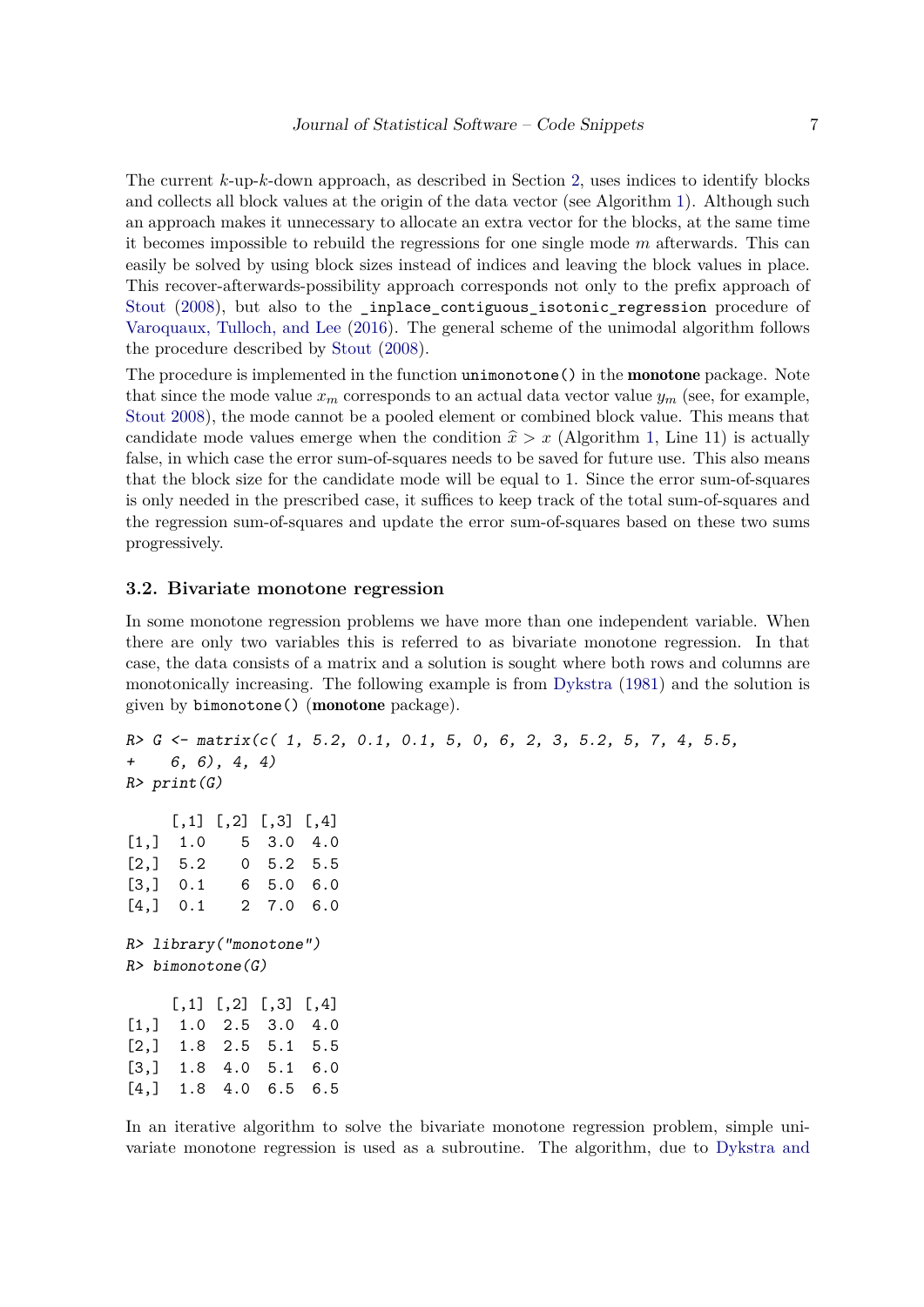<span id="page-7-1"></span>

| Implementation | Year | Original<br>language | Allows<br>weights    | Auxiliary<br>floats | Auxiliary<br>integers | Direct<br>updates | Forward<br>checks | Backward<br>checks |
|----------------|------|----------------------|----------------------|---------------------|-----------------------|-------------------|-------------------|--------------------|
| fitm()         | 1964 | Fortran              | Yes                  | $\boldsymbol{n}$    | $\boldsymbol{n}$      | N <sub>0</sub>    |                   | $\boldsymbol{k}$   |
| wmmh()         | 1978 | Fortran              | $\operatorname{Yes}$ |                     |                       | Yes               |                   | $\boldsymbol{k}$   |
| amalgm()       | 1980 | Fortran              | Yes                  | 2n                  |                       | N <sub>0</sub>    |                   | $\boldsymbol{k}$   |
| $\text{pav}()$ | 1984 | Fortran              | $\operatorname{Yes}$ | 4n                  | $\boldsymbol{n}$      | N <sub>0</sub>    |                   | 0                  |
| isoreg()       | 1995 |                      | N <sub>o</sub>       | $\boldsymbol{n}$    |                       | Yes               | $k_{\parallel}$   | 0                  |
| isopava()      | 1997 | Fortran              | Yes                  |                     | $\boldsymbol{n}$      | Yes               |                   | 0                  |
| isotonic()     | 2001 |                      | No                   |                     |                       | Yes               | k <sub>i</sub>    | 0                  |
| isomean()      | 2010 |                      | $\operatorname{Yes}$ | 2n                  | $\boldsymbol{n}$      | No                | 0                 | $\boldsymbol{k}$   |
| pooledpava()   | 2013 | Python               | Yes                  | 2n                  | $\boldsymbol{n}$      | N <sub>0</sub>    | $\Omega$          | $\boldsymbol{k}$   |
| linearpava()   | 2014 | Julia                | Yes                  |                     |                       | Yes               | k <sub>i</sub>    | 0                  |
| inplacepava()  | 2016 | Python               | $_{\rm Yes}$         |                     | $\boldsymbol{n}$      | No                |                   | $\boldsymbol{k}$   |
| mdpava()       | 2016 | $C++$                | N <sub>o</sub>       | $\boldsymbol{n}$    | $\boldsymbol{n}$      | N <sub>0</sub>    |                   | $\boldsymbol{k}$   |
| reg1d12()      | 2017 | $C++$                | Yes                  | 3n                  | 2n                    | N <sub>0</sub>    | 0                 | $\boldsymbol{k}$   |
| jbkpava()      | 2017 |                      | Yes                  | 2n                  | 3n                    | N <sub>0</sub>    |                   | $\boldsymbol{k}$   |
| monotone()     | 2019 |                      | Yes                  |                     | $\boldsymbol{n}$      | No                | $\boldsymbol{k}$  | $\boldsymbol{k}$   |

Table 2: Overview of implementations (year = first year of publication; original language  $=$  original implementation language; allows weights  $=$  weighted or unweighted implementation; auxiliary floats  $=$  additional memory allocation for floating point numbers; auxiliary integers = additional memory allocation for integers, used for indices or block sizes; direct updates  $=$  continuous fully updated result vector; forward checks  $=$  none  $(0\text{-up})$ , single  $(1-up)$ , or multiple  $(k-up)$ ; backward checks = none  $(0-down)$  or multiple  $(k-down)$ .

[Robertson](#page-15-3) [\(1982\)](#page-15-3) and, independently, to [Sasabuchi, Inutsuka, and Kulatunga](#page-17-8) [\(1983\)](#page-17-8), improves significantly on earlier algorithms proposed by [Gebhardt](#page-15-9) [\(1970\)](#page-15-9) and [Dykstra](#page-15-8) [\(1981\)](#page-15-8) (cf. [Dykstra and Robertson](#page-15-3) [1982\)](#page-15-3) and only needs to solve univariate monotone regression problems repeatedly along rows and columns until convergence. The algorithm extends naturally to more than two variables, in which case each iteration consists of more than two sub-cycles, something we are not going to pursuit here.

An implementation, published as Algorithm AS 206 (Bril *[et al.](#page-14-7)* [1984\)](#page-14-7), with corrections, is available as  $biviso()$  from Iso. The Fortran code uses  $pav()$  as the univariate monotone regression subroutine. The simple order case in the algorithm of [Sasabuchi](#page-17-8) *et al.* [\(1983\)](#page-17-8) is solved using the procedure amalgm() of [Cran](#page-15-5) [\(1980\)](#page-15-5). Both pav() and amalgm() are introduced in the next section.

An entirely different approach, but not pursuit here due to several reasons, is taken by [Stout](#page-17-4) [\(2015\)](#page-17-4). It is based on an order preserving embedding into a directed acyclic graph (DAG) and compared to previously mentioned algorithms it is claimed to improve running time by a significant factor. The procedure is implemented in UniIsoRegression as function reg  $2d()$ .

# **4. Comparisons**

<span id="page-7-0"></span>In this section, we will compare the current implementation with other PAVA implementations. Many implementations of the pool-adjacent-violators algorithm can be found and most are some variant of the up-and-down-blocks algorithm, mainly written in C, Fortran, Java, Julia, Python, or R.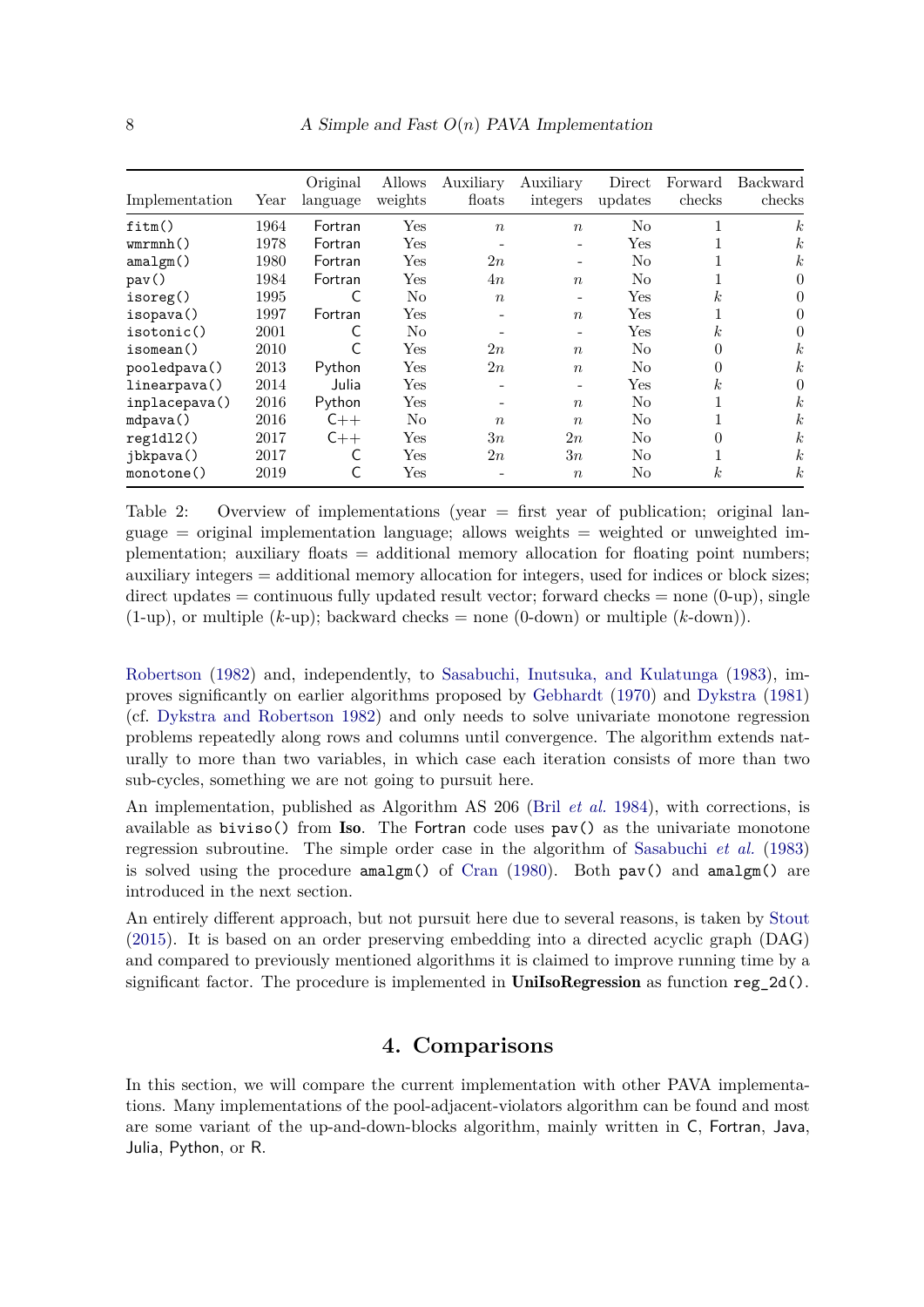Table [2](#page-8-0) provides a listing of all participating implementations<sup>2</sup>. For a proper comparison, all implementations have been translated into plain C (when needed) to avoid differences due to compiler characteristics. The implementations are provided in the legacy() function of the package monotone, accompanying this snippet.

Algorithm suggestions without a clear implementation (e.g., [Gebhardt](#page-15-9) [1970\)](#page-15-9), or implementations too deeply nested in other software (e.g., **Weka** by [Witten, Frank, Hall, and Pal](#page-18-10) [2016\)](#page-18-10), or implementations that could not be translated into  $C$  without a certain amount of force (e.g., gpava() by [De Leeuw](#page-15-0) *et al.* [2009,](#page-15-0) pava() by [Raubertas](#page-17-9) [1994,](#page-17-9) contained in SAGx [Broberg](#page-14-9) [2020,](#page-14-9) or pava() contained in lecture notes on isotonic regression [Geyer](#page-15-10) [2020\)](#page-15-10), were not taken into account.

An historical overview and characterization of each implementation listed in Table [2,](#page-7-1) as well as a comparison with the original function in either R, Fortran, or C, if available, is given in Appendix [A.](#page-19-0)

Now, the simulation study consists of two stages<sup>[3](#page-8-1)</sup>. In the first stage, all implementations are included in the comparison in order to distinguish the  $O(n)$  implementations from the  $O(n^2)$ implementations. In the second stage, only the  $O(n)$  implementations are compared on speed and ranked using different random data vectors.

# <span id="page-8-3"></span>**4.1.** Stage 1: Distinguishing  $O(n)$  and  $O(n^2)$  implementations

From the implementation decisions in Section [2,](#page-1-0) the overview of implementations in Table [2,](#page-7-1) and the characterization given in Appendix [A,](#page-19-0) it is clear that some implementation might be fast when the vector is already (almost) in the right order, for example wmrmnh() or isotonic(), but not in the opposite direction (almost complete disorder). Other implementations might just be fast in this opposite direction, e.g., pooledpava() or isoreg(), and not in the ordered situation. One situation that is not especially favorable for any implementation given in Table [2](#page-7-1) is the following:

```
set_data_vector <- function(n) {
  half \leftarrow n / 2
  return(c(1:half, half:1))}
```
To distinguish  $O(n)$  and  $O(n^2)$  implementations, it suffices to use this (nonrandom) data vector with four different vector sizes:  $n = 100, 1000, 10000, 100000$ .

The package microbenchmark [\(Mersmann](#page-16-8) [2021\)](#page-16-8) is used to time the implementations. Each implementation run is evaluated 100 times by microbenchmark() in random order with 2 warm-up evaluations. We will consider average timing performance only<sup>[4](#page-8-2)</sup>.

Table [3](#page-9-0) shows the results of the simulation study. As expected, the timings increase with either *n* or  $n^2$ . The last column clearly shows which implementations are slowest. Comparing the last to the second to last column for these implementations shows a close to 100 times increase in timings while the data vector size is only tenfold. For example, isoreg() increases

<span id="page-8-1"></span><span id="page-8-0"></span><sup>&</sup>lt;sup>2</sup>The weights  $w_i$  in [\(1\)](#page-0-0) are set to one, in order to allow **isoreg()**, **isotonic()**, and mdpava() to compete. <sup>3</sup>All simulations have been run on an Apple Macbook Pro with an Intel(R) Core(TM) i9-9880H CPU @ 2.30GHz, running the 64-bit Windows 10 Operating System.

<span id="page-8-2"></span><sup>4</sup>Full results, including best and worst timings, are provided as supplementary materials.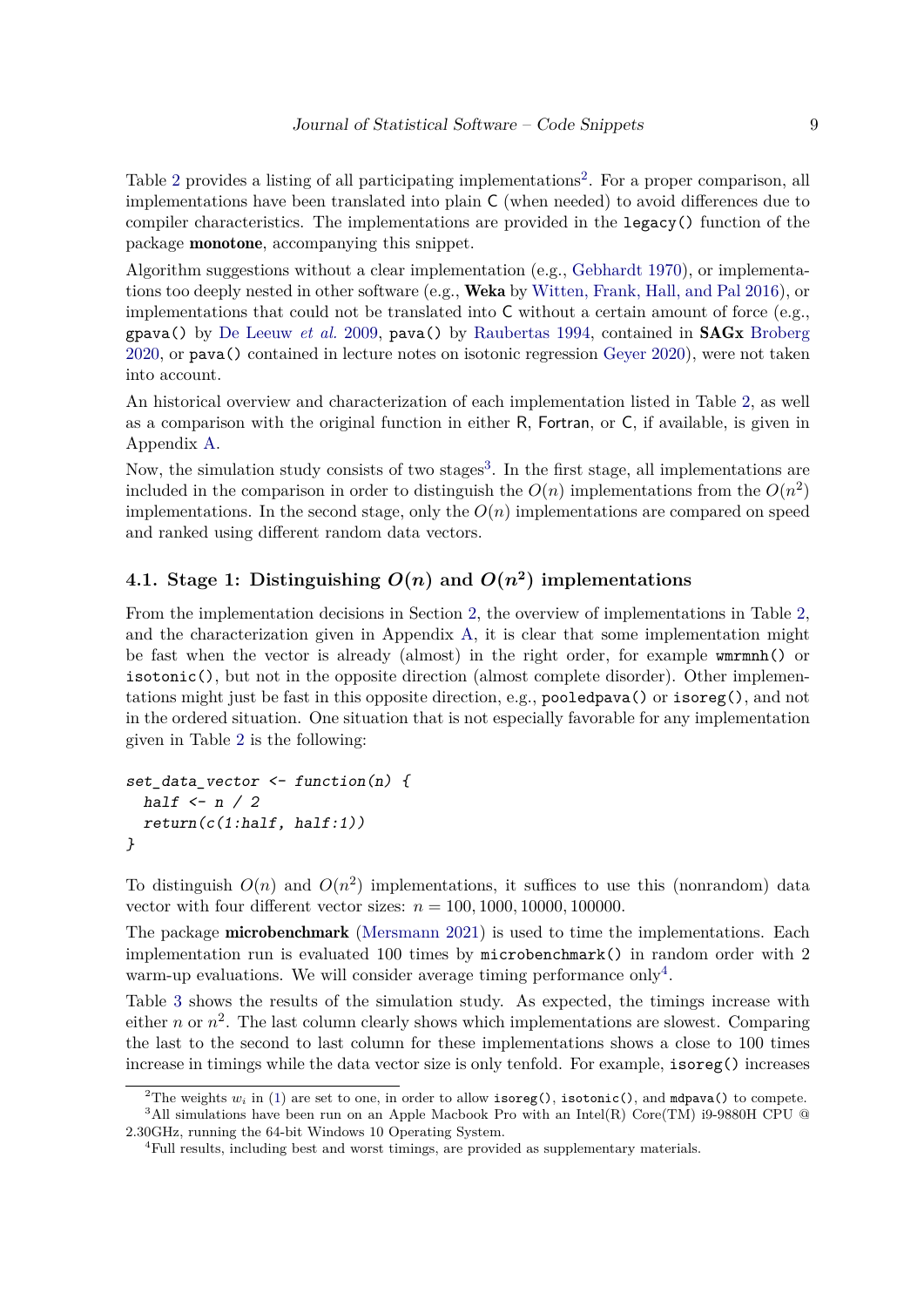<span id="page-9-0"></span>

| Implementation | $n = 100$ | $n = 1000$ | $n = 10000$ | $n = 100000$ |
|----------------|-----------|------------|-------------|--------------|
| fitm()         | 4.690     | 15.932     | 159.580     | 4170.953     |
| wmmh()         | 5.202     | 134.934    | 12971.086   | 1963115.876  |
| amalgm()       | 5.458     | 103.358    | 9564.534    | 1081874.874  |
| $\text{pav}()$ | 8.327     | 299.754    | 29117.754   | 3050869.166  |
| isoreg()       | 7.525     | 296.066    | 28054.968   | 2782377.579  |
| isopava()      | 18.237    | 1047.448   | 108726.536  | 11003871.990 |
| isotonic()     | 8.616     | 380.128    | 36798.018   | 3688134.227  |
| isomean()      | 4.692     | 14.420     | 112.229     | 1970.113     |
| pooledpava()   | 4.786     | 15.522     | 123.404     | 1952.878     |
| linearpava()   | 7.780     | 294.595    | 29512.901   | 2994164.059  |
| inplacepava()  | 4.547     | 13.169     | 135.845     | 1443.377     |
| mdpava()       | 4.629     | 14.958     | 185.757     | 1515.005     |
| reg1d12()      | 4.857     | 15.184     | 120.942     | 2323.007     |
| jbkpava()      | 5.230     | 56.540     | 217.683     | 2291.755     |
| monotone()     | 3.734     | 9.859      | 73.557      | 1141.088     |

Table 3: Mean timing performance in microseconds for the 15 PAVA implementations (see Table [2\)](#page-7-1) for the nonrandom data vector and four different data vector sizes.

in time from 28 milliseconds for  $n = 10000$  to 2782 milliseconds for  $n = 100000$ , while, for example, jbkpava() only increases from 0*.*217 milliseconds to 2*.*291 milliseconds for the same vector sizes, respectively. It is more difficult to deduce this conclusion based on the first two columns, probably due to a lack of precision or some code timings independent of *n* or *n* 2 . Hereafter these slowest implementations, i.e., wmrmnh(), amalgm(), pav(), isoreg(), isopava(), isotonic(), and linearpava(), will be referred to as the  $O(n^2)$  implementations.

When we compare the  $O(n^2)$  implementations to the design decisions shown in Table [2,](#page-7-1) we notice that all implementations that use direct updates are among the  $O(n^2)$  implementations, i.e., wmrmnh(), isoreg(), isotonic(), isopava(), and linearpava(). This observation confirms [Grotzinger and Witzgall'](#page-16-2)s claim that direct updates lead to an  $O(n^2)$ implementation. Further, the implementations that only have one single upwards violation check (1-up-0-down), i.e.,  $\texttt{pav}()$  and  $\texttt{isopava}()$ , also belong to the  $O(n^2)$  implementations. Besides, isopava() falls in both categories, direct updates and 1-up-0-down, which is clearly illustrated by the highest mean timings for all vector sizes. Although amalgm() does not belong to the just mentioned categories, this implementations has one serious delaying factor: the update scheme shifts the whole vector backwards on every single pool operation, quite a time consuming process.

# <span id="page-9-2"></span>**4.2. Stage 2: Comparing**  $O(n)$  implementations

For the *O*(*n*) implementations timing experiment, we use five *random* data vectors (see Ta-ble [4\)](#page-10-0), scaled between 0 and 10. An impression for  $n = 100$  is given in Figure [1.](#page-10-1) We use the same vector sizes as before, which brings the total number of cells to  $5 \times 4 = 20$ . Each cell is replicated 100 times, with different random error for each replication. We will consider the average performances for vector size and data vectors, respectively, of all  $O(n)$  imple-mentations<sup>[5](#page-9-1)</sup>, and let microbenchmark() use the **multicomp** package [\(Hothorn, Bretz, and](#page-16-9)

<span id="page-9-1"></span><sup>&</sup>lt;sup>5</sup>[Full results are provided as supplementary materials.](#page-16-9)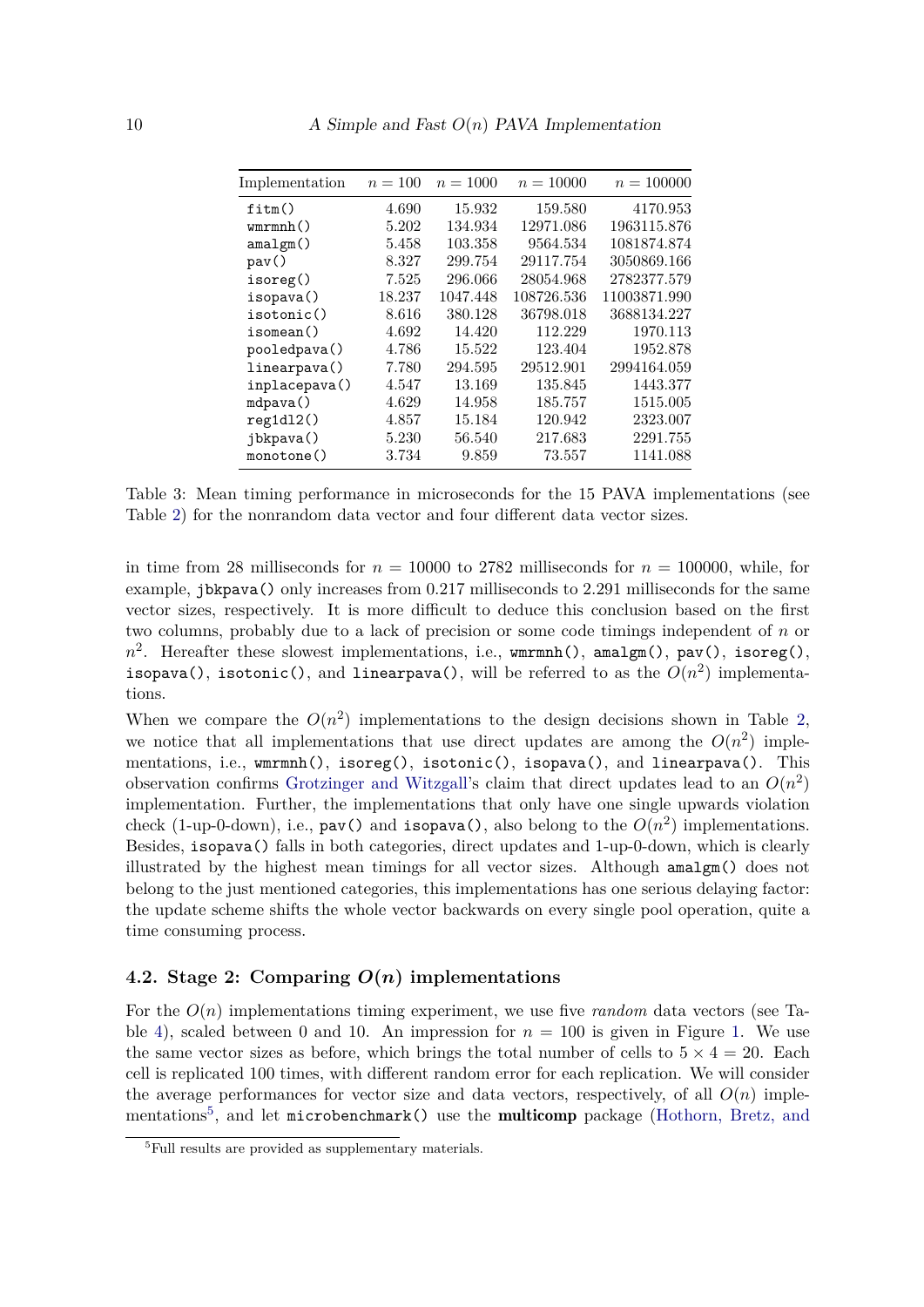<span id="page-10-0"></span>

| Description                                           | Equation                                                                                                                 | R code                                                                                                                                                                               |
|-------------------------------------------------------|--------------------------------------------------------------------------------------------------------------------------|--------------------------------------------------------------------------------------------------------------------------------------------------------------------------------------|
| Order<br>Sinus order<br>No order<br>Disorder          | $x_i = i$<br>$x_i = 5i/n + \sin(10i/n)$<br>$x_i=5$<br>Sinus disorder $x_i = n - 5i/n + \sin(10i/n)$<br>$x_i = n - i + 1$ | $x \leftarrow 1:n$<br>$x \leftarrow 5 * (1:n) / n + sin(10 * (1:n) / n)$<br>$x \leftarrow rep(5, n)$<br>$x \leftarrow n - 5 * (1:n) / n + sin(10 * (1:n) / n)$<br>$x \leftarrow n:1$ |
| scaling between $0$ and $10$<br>standard normal error |                                                                                                                          | $x \leftarrow x - \min(x); x \leftarrow x / \max(x); x \leftarrow 10 * x$<br>$x \leftarrow x + \text{norm}(n)$                                                                       |

Table 4: Overview of random data vector variants, scaling of data, and adding random error.



Figure 1: Overview of data vector variants: order (left panel, red dots), sinus order (left panel, green dots), no order (middle panel), sinus disorder (right panel, green dots), and disorder (right panel, red dots).

<span id="page-10-2"></span><span id="page-10-1"></span>

|                |       | $n=100$      |        | $n = 1000$ |         | $n = 10000$   |          | $n = 100000$  |
|----------------|-------|--------------|--------|------------|---------|---------------|----------|---------------|
| Implementation | Mean  | cld          | Mean   | cld        | Mean    | cld           | Mean     | cld           |
| fitm()         | 4.324 | $\mathbf{C}$ | 20.071 | g          | 178.634 | $\mathcal{C}$ | 1909.611 | e             |
| isomean()      | 4.363 | e            | 20.158 | h          | 184.779 | cd            | 2003.587 | f             |
| pooledpava()   | 4.425 |              | 17.859 | d          | 163.636 | b             | 1806.446 | d             |
| inplacepava()  | 4.132 | b            | 15.733 |            | 153.224 | b             | 1654.275 | b             |
| mdpava()       | 4.346 | d            | 18.690 | e          | 162.874 | b             | 1737.621 | $\mathcal{C}$ |
| reg1d12()      | 4.584 | g            | 15.056 | b          | 126.953 | a.            | 1923.846 | e             |
| jbkpava()      | 4.686 | h            | 19.659 |            | 193.563 | d             | 2432.005 | g             |
| monotone()     | 3.425 | $\mathbf{a}$ | 12.530 | a.         | 118.900 | a.            | 1322.806 | a.            |

Table 5: Mean timing performance in microseconds for the *O*(*n*) implementations on four different vector sizes, augmented with a statistical ranking in compact letter display (cld).

[Westfall](#page-16-9) [2021\)](#page-16-9) for multiple comparisons and a statistical ranking, displayed in compact letter display (cld, [Piepho](#page-17-10) [2004\)](#page-17-10).

Table [5](#page-10-2) shows the results for all vector sizes, averaged over data vector variants. Seemingly there is only little difference in the timings. Multiple comparisons indicate nevertheless that monotone() is significantly faster in all cases.

Table [6](#page-11-0) shows the results for the five data vector variants from Table [4,](#page-10-0) as well as an overall mean and a ranking. The timings are averaged over all data vector sizes, taking into account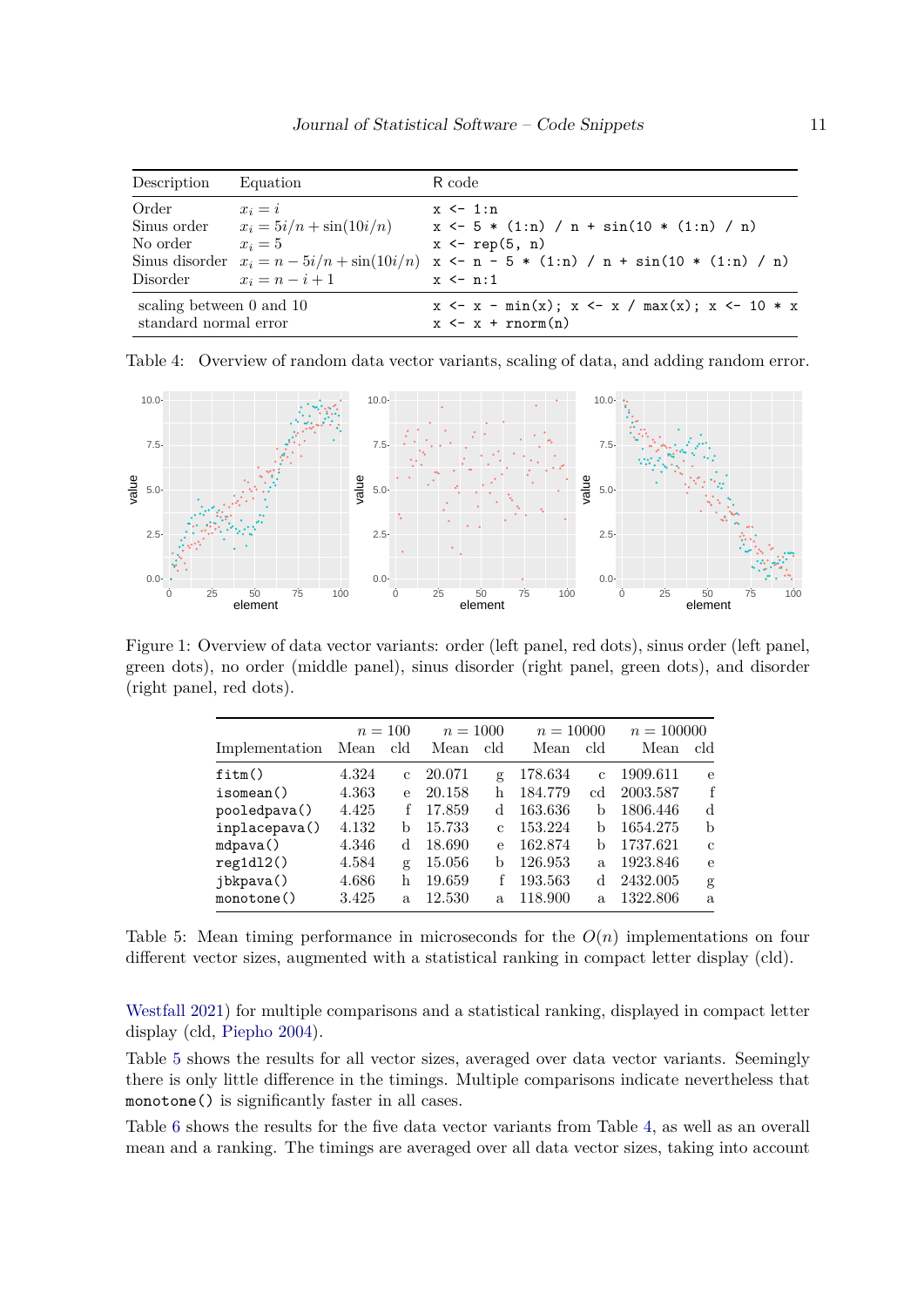|                |        | Order         | Sinus order |               | No order |              | Sinus disorder |              |        | Disorder |         |                |
|----------------|--------|---------------|-------------|---------------|----------|--------------|----------------|--------------|--------|----------|---------|----------------|
| Implementation | Mean   | cld           | Mean        | cld           | Mean     | cld          | Mean           | cld          | Mean   | cld      | Overall | Rank           |
| fitm()         | 28.059 | d             | 26.707      | d             | 28.233   | d            | 21.930         | $\mathbf{c}$ | 20.409 | b        | 25.068  | 6              |
| isomean()      | 28.238 | d             | 26.792      | d             | 27.880   | d            | 23.084         | d            | 21.881 | cd.      | 25.575  | $\overline{7}$ |
| pooledpava()   | 25.389 | $\mathcal{C}$ | 24.606      | $\mathcal{C}$ | 25.087   | C.           | 23.004         | d            | 22.582 | de       | 24.134  | 5              |
| inplacepava()  | 23.783 | h             | 23.240      | b.            | 23.554   | h            | 20.876         | h            | 19.694 | b        | 22.229  | $\overline{2}$ |
| mdpava()       | 25.247 | $\mathcal{C}$ | 24.780      | C.            | 25.618   | $\mathbf{C}$ | 22.430         | cd           | 21.689 | C.       | 23.953  | 4              |
| reg1d12()      | 23.366 | b             | 23.352      | b             | 23.432   | b            | 23.125         | d            | 22.756 | e        | 23.206  | 3              |
| jbkpava()      | 28.448 | d             | 28.349      | e             | 28.294   | d            | 26.695         | e            | 25.963 | f        | 27.550  | 8              |
| monotone()     | 20.008 | a.            | 19.250      | a.            | 19.847   | a.           | 15.852         | a.           | 14.914 | a.       | 17.974  |                |

Table 6: Mean timing performance in nanoseconds for the  $O(n)$  implementations on the five data vector variants from Table [4,](#page-10-0) augmented with a statistical ranking in compact letter display (cld) and a final ranking.

<span id="page-11-1"></span><span id="page-11-0"></span>

Figure 2: Data used for unimodal (left hand side) and bivariate (right hand side) monotone regression simulations.

the vector sizes, that is, the timing is divided by the vector size before averaging. The results thus indicate the number of nanoseconds it takes to process one single data vector element.

It is striking how little difference there seemingly is between the different data vector variants. Apparently, for these  $O(n)$  implementations, it takes between 15 and 29 nanoseconds to process one single element, almost irrespective of the constitution of the data vector. This is not something to be said from the  $O(n^2)$  implementations, that can differ markedly for the different data vector variants. We can, nevertheless, observe that (sinus) disordered vectors take less time for all implementations, improving on their ordered variant by 13% on average.

Considering the weights, the results confirm the statement of [Stout](#page-17-1) [\(2019\)](#page-17-1) that weights do not play an important role for *L*<sup>2</sup> implementations. Although isoreg() and isotonic() belong to the  $O(n^2)$  implementations, on different grounds than lacking weights, mdpava() does not. The latter resides in the middle of the  $O(n)$  implementations using weights.

A special remark is in order for fitm() [\(Kruskal](#page-16-1) [1964b\)](#page-16-1): it is the oldest implementation, apparently slightly messy coded, but still extremely fast. In the end, monotone() is more than 19% faster than the next implementation (inplacepava()) and more than  $34\%$  faster than the slowest  $O(n)$  implementation (jbkpava()), not to mention the speed differences with the  $O(n^2)$  implementations.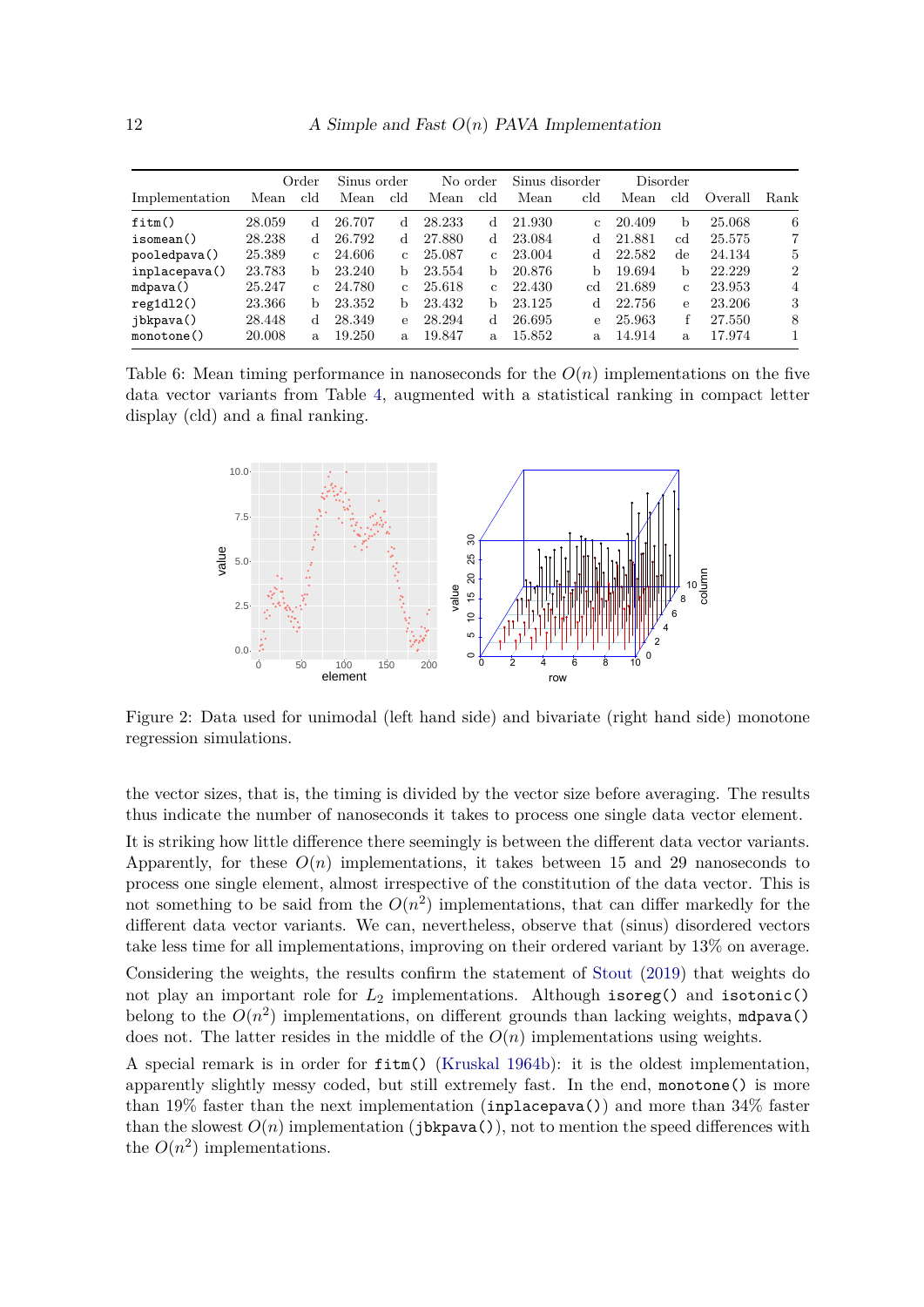### **4.3. Extensions**

In a small simulation study, we compare the three different implementations of unimodal monotone regression, i.e., Iso::ufit() [\(Turner](#page-18-7) [2020\)](#page-18-7), UniIsoRegression::d1\_12() [\(Xu](#page-18-8) *[et al.](#page-18-8)* [2017\)](#page-18-8), based on [Stout](#page-17-6) [\(2008\)](#page-17-6), and the current implementation, unimonotone(). We use a concatenation of the random data vector variants sinus order and sinus disorder given in Ta-ble [4.](#page-10-0) An example data vector is displayed in Figure [2](#page-11-1) (left hand side). Each  $n = 1000$  vector is replicated 100 times, with different random error for each replication, and microbenchmark()  $(\text{times} = 100, \text{ check} = \text{''equivalent''}, \text{control} = \text{list}(\text{warmup} = 2))$  is used for the timings.

Unit: microseconds

| expr                | min  | la   |                                                         | mean median | uq   |
|---------------------|------|------|---------------------------------------------------------|-------------|------|
|                     |      |      | ufit() 779090.1 806475.3 810007.01363 810962.6 814629.0 |             |      |
| uniisoregression()  | 37.0 | 46.7 | 61.00116                                                | 61.4        | 72.4 |
|                     |      |      | unimonotone() 14.0 20.8 27.98501                        | 27.7        | 34.1 |
| max neval cld       |      |      |                                                         |             |      |
| 991932.2 10000<br>h |      |      |                                                         |             |      |
| 196.1 10000<br>a a  |      |      |                                                         |             |      |
| 113.1 10000<br>a    |      |      |                                                         |             |      |
|                     |      |      |                                                         |             |      |

The timing results show that  $\text{ufit}()$  is, by far, the slowest procedure and for two reasons: it solves 2*n* regression problems each time and uses an  $O(n^2)$  procedure for each problem. Since [Geng and Shi](#page-15-7) [\(1990\)](#page-15-7) use a similar procedure, it falsifies their statement on time, as using an  $O(n^2)$  procedure does consume time and execution time increases quadratically with *n*. The difference between UniIsoRegression::d1\_12() and unimonotone() is not significant, although that is due to the high timings of  $Iso::\text{ufit}()$ . Practically speaking, unimonotone() is more than twice as fast as  $UnifsoRegression::d1_12()$ . The difference can be explained by the faster monotone regression procedure (cf. Sections [4.1–](#page-8-3)[4.2\)](#page-9-2) for both isotonic and antitonic regressions and by the selective and progressive updating of the error sum-of-squares.

For the bivariate monotone regression case, we compare the biviso() and bimonotone() functions from the **Iso** and **monotone** packages, respectively<sup>[6](#page-12-0)</sup>. Both implementations use the simple univariate implementation as a subroutine, i.e., pav() and monotone(), respectively. The simulated  $32 \times 32$  data matrix **G** with  $n \approx 1000$  is generated as  $g_{ij} = i + j + r$ , where error *r* is an uniform random number between  $-i$  and *j*. An example  $10 \times 10$  data matrix is displayed in Figure [2.](#page-11-1) Each matrix is replicated 100 times, with different random error for each replication, and microbenchmark() (times = 100, control = list(warmup = 2)) is used for the timings.

Unit: milliseconds

|                                                                  |  | expr min lq mean median uq max neval cld |  |  |
|------------------------------------------------------------------|--|------------------------------------------|--|--|
| biviso() 7.249 7.311 7.465 7.438 7.589 8.708 100 c               |  |                                          |  |  |
| bimonotone(default) 3.052 3.091 3.164 3.124 3.188 3.437 100 b    |  |                                          |  |  |
| bimonotone(eps=1.0e-5) 1.989 2.010 2.058 2.022 2.057 2.422 100 a |  |                                          |  |  |

<span id="page-12-0"></span> $6$ Although indeed seriously faster, reg\_2d() from UniIsoRegression based on [Stout](#page-17-4) [\(2015\)](#page-17-4) is omitted from the comparison due to a different algorithmic approach and due to different, probably invalid, results.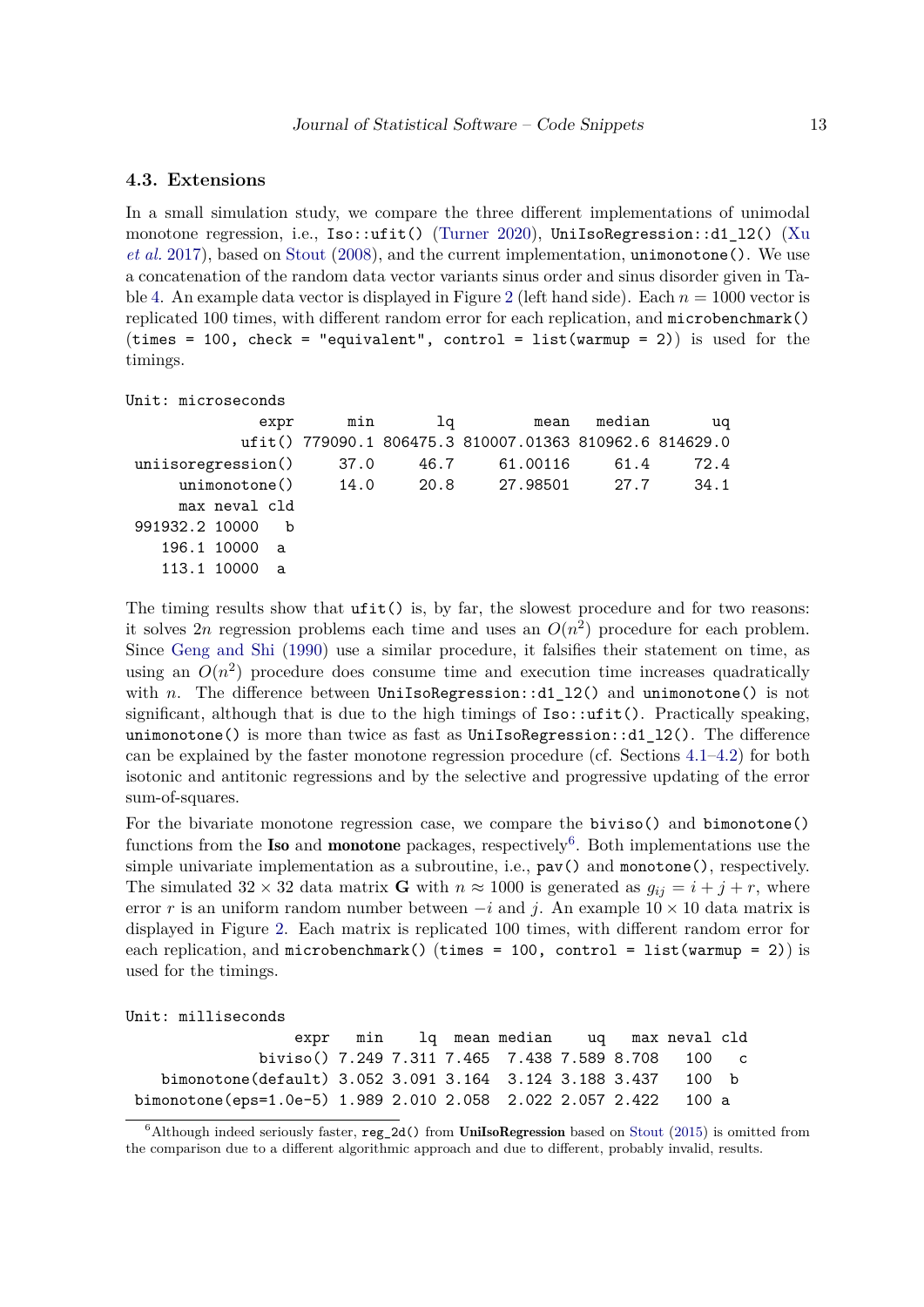It is clear from the microbenchmark results that bimonotone() is significantly faster, although both procedure are quite slow, considering the timings are in milliseconds, not in microseconds. Compared to the original implementation almost forty years ago, the precision has increased considerably, namely from four significant digits (cf. [Dykstra and Robertson](#page-15-3) [1982\)](#page-15-3) to eight significant digits (cf. [Turner](#page-18-7) [2020\)](#page-18-7) [7](#page-13-0) . Decreasing precision to the original status reduces the time from 3*.*164 to 2*.*058 milliseconds. It is expected that the implementation of [Sasabuchi](#page-17-8) *et al.* [\(1983\)](#page-17-8) is faster than biviso() because amalgm() is faster than pav(), just as that bimonotone() is faster than the other implementations, because monotone() is faster.

# **5. Conclusion**

An  $O(n)$  algorithm does not imply an  $O(n)$  implementation, nor does it imply a fast implementation. Many skillfully implemented versions of the pool-adjacent-violators algorithm have preceded the current implementation, some of them with computational complexity *O*(*n*) or close, some of them fast, some of them both.

A close inspection of the up-and-down-blocks algorithm revealed that there was still something to be gained: an important acceleration occurs during the sequential handling of the up-blocks checks. In case of a violation, continued up-block checks or lookaheads are performed first, accelerating the overall sequence by cutting down on some operations, before initiating the common series of down-block amalgamations.

For the comparison of implementations in terms of speed, we have used **microbenchmark**. We could also have looked at the number of operations, like multiplication, division, addition, assignment, and comparison, an implementation has to perform to get to the answer. Just counting the number of different operations confirms the working ingredient of the lookahead procedure and reveals why monotone() is fast: it simply does not duplicate any operation. For example, isopava() needs 56928 operations (in total) for an  $n = 100$  non-random data vector variant (see Section [4.1\)](#page-8-3), while monotone() only needs 1950, which is only about 3.5%.

In everyday use, such as part of an iterative algorithm, e.g., an alternating non-metric multidimensional scaling algorithm, there will be little difference between monotone() and the next  $O(n)$  implementation. However, for heavily repeated use, like in unimodal or bivariate monotone regression procedures, or for large problem sizes, it is unwise to consider slower procedures as an option when speed is an issue.

Low-level optimizations, or cleverly constructed assembly code, might even improve on the current version, but that might reduce the readability, simplicity, elegance, and most certainly the transferability of the current implementation.

# **Acknowledgments**

This paper could not have existed lacking the inspiration and feedback of Jan de Leeuw and his thesis student Ernst van Waning. The author also wishes to thank the two anonymous reviewers for their extensive and supportive reports, and Willem Heiser, Maximilien Danisch,

<span id="page-13-0"></span><sup>7</sup> microbenchmark() considered the results *not equivalent* using decreased precision, so that option was turned off for the simulation.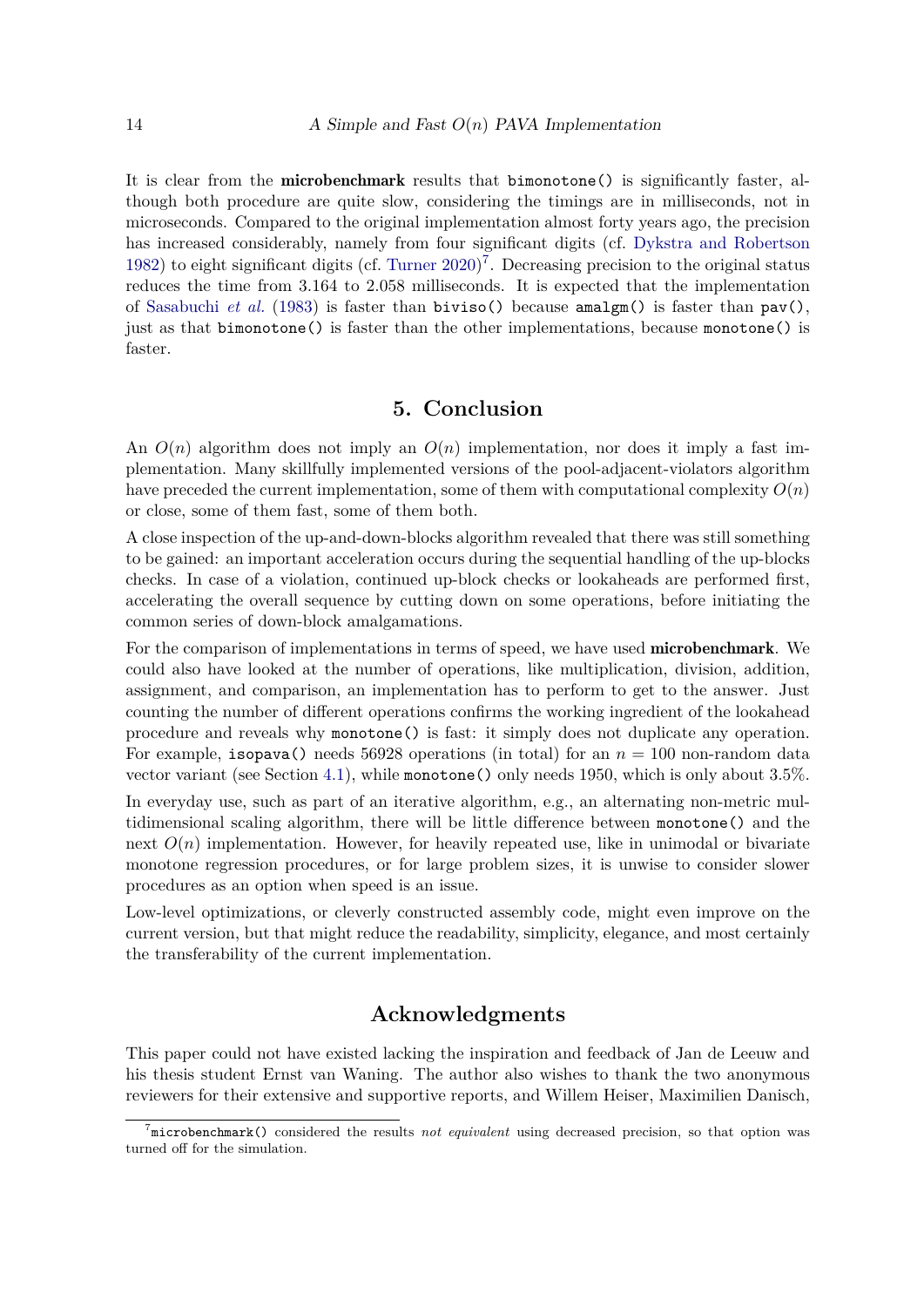Nelle Varoquaux, Tom Kincaid, Rolf Turner, Korbinian Strimmer, and Jacqueline Meulman for their constructive feedback on an earlier (partly) draft of the snippet, Juan Claramunt Gonzalez for the creation of and help with the **monotone** package, and finally both Boris and Lexy for their considerable support during the testing of the implementations and the writing of the snippet.

# **References**

- <span id="page-14-0"></span>Ayer M, Brunk HD, Ewing GM, Reid WT, Silverman E (1955). "An Empirical Distribution Function for Sampling with Incomplete Information." *The Annals of Mathematical Statistics*, pp. 641–647. [doi:10.1214/aoms/1177728423](https://doi.org/10.1214/aoms/1177728423).
- <span id="page-14-10"></span>Balabdaoui F, Rufibach K, Santambrogio F (2011). OrdMonReg*: Compute Least Squares Estimates of One Bounded or Two Ordered Isotonic Regression Curves*. R package version 1.0.3, URL <https://CRAN.R-project.org/package=OrdMonReg>.
- <span id="page-14-1"></span>Barlow RE, Bartholomew DJ, Bremner JM, Brunk HD (1972). *Statistical Inference under Order Restrictions: The Theory and Application of Isotonic Regression*. 1st edition. John Wiley & Sons.
- <span id="page-14-5"></span>Bartholomew DJ (1961). "A Test of Homogeneity of Means under Restricted Alternatives." *Journal of the Royal Statistical Society B*, **23**(2), 239–272. [doi:10.1111/j.2517-6161.](https://doi.org/10.1111/j.2517-6161.1961.tb00410.x) [1961.tb00410.x](https://doi.org/10.1111/j.2517-6161.1961.tb00410.x).
- <span id="page-14-3"></span>Bentley JL (1976). *Divide and Conquer Algorithms for Closest Point Problems in Multidimensional Space*. Ph.D. thesis, University of North Carolina at Chapel Hill. URL <https://www.cs.unc.edu/techreports/76-103.pdf>.
- <span id="page-14-2"></span>Best MJ, Chakravarti N (1990). "Active Set Algorithms for Isotonic Regression; A Unifying Framework." *Mathematical Programming*, **47**(1-3), 425–439. [doi:10.1007/bf01580873](https://doi.org/10.1007/bf01580873).
- <span id="page-14-7"></span>Bril G, Dykstra R, Pillers C, Robertson T (1984). "Algorithm AS 206: Isotonic Regression in Two Independent Variables." *Journal of the Royal Statistical Society C*, **33**(3), 352–357. [doi:10.2307/2347723](https://doi.org/10.2307/2347723).
- <span id="page-14-9"></span>Broberg P (2020). SAGx*: Statistical Analysis of the GeneChip*. R package version 1.64.0, URL <https://www.bioconductor.org/packages/3.12/bioc/html/SAGx.html>.
- <span id="page-14-8"></span>Busing FMTA, Claramunt Gonzalez J (2022). monotone*: Performs Monotone Regression*. R package version 0.1.2, URL <https://CRAN.R-project.org/package=monotone>.
- <span id="page-14-6"></span>Busing FMTA, Commandeur JJF, Heiser WJ (1997). "PROXSCAL: A Multidimensional Scaling Program for Individual Differences Scaling with Constraints." In W Bandilla, F Faulbaum (eds.), *Softstat '97 Advances in Statistical Software*, pp. 237–258. Lucius, Stuttgart, Germany.
- <span id="page-14-4"></span>Chatterjee S, Guntuboyina A, Sen B (2015). "On Risk Bounds in Isotonic and Other Shape Restricted Regression Problems." *The Annals of Statistics*, **43**(4), 1774–1800. [doi:10.](https://doi.org/10.1214/15-aos1324) [1214/15-aos1324](https://doi.org/10.1214/15-aos1324).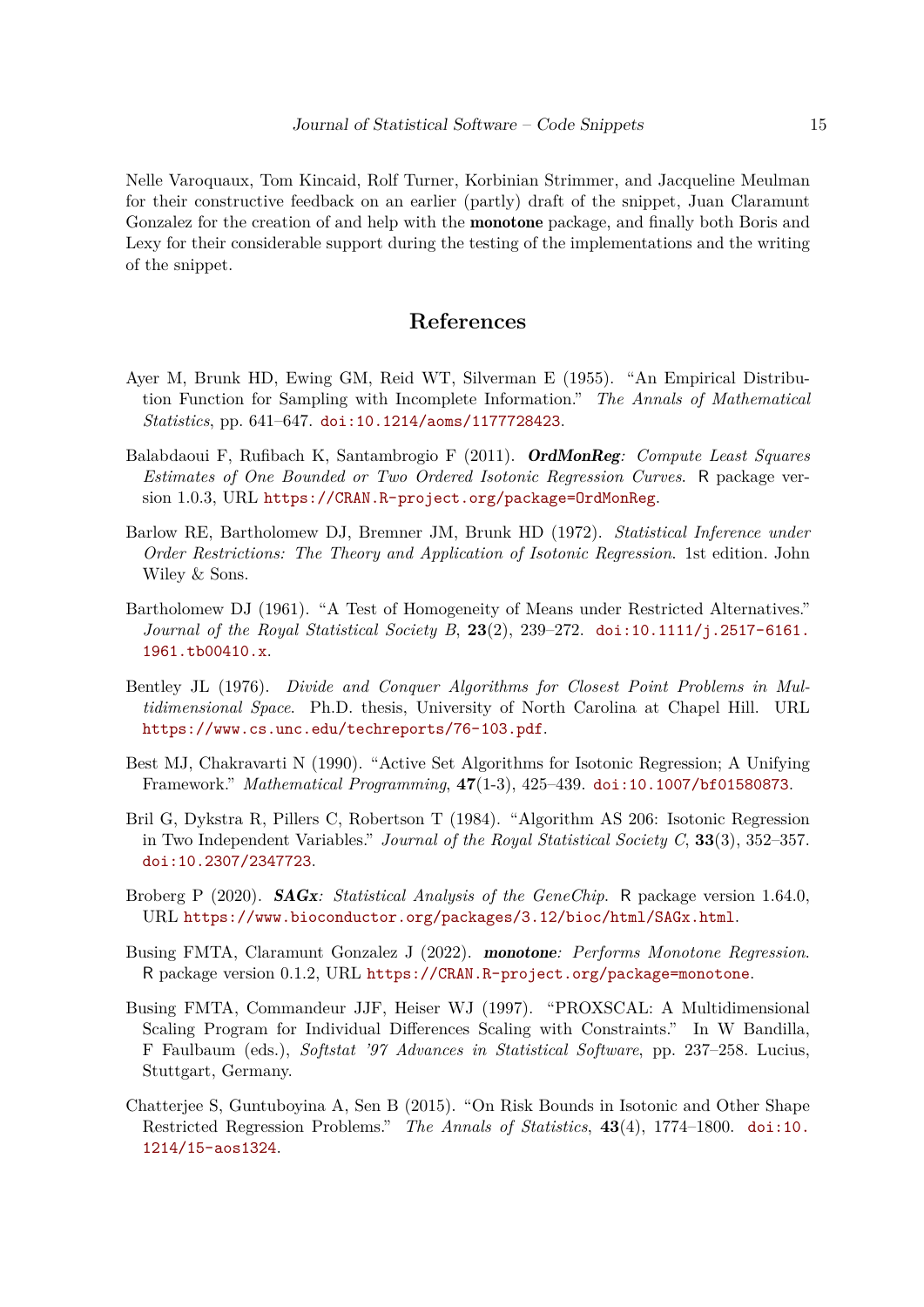- <span id="page-15-5"></span>Cran GW (1980). "Algorithm AS 149: Amalgamation of Means in the Case of Simple Ordering." *Journal of the Royal Statistical Society C*, **29**(2), 209–211. [doi:10.2307/2986312](https://doi.org/10.2307/2986312).
- <span id="page-15-6"></span>Danisch M (2016). "C Implementation of the Pool Adjacent Violators Algorithm for Isotonic Regression." GitHub, URL <https://github.com/maxdan94/pava>.
- <span id="page-15-11"></span>Danisch M, Chan THH, Sozio M (2017). "Large Scale Density-Friendly Graph Decomposition via Convex Programming." In *Proceedings of the 26th International Conference on World Wide Web*, pp. 233–242. International World Wide Web Conferences Steering Committee. URL <https://i.cs.hku.hk/~hubert/www17.pdf>.
- <span id="page-15-12"></span>De Leeuw J (1977). "Correctness of Kruskal's Algorithms for Monotone Regression with Ties." *Psychometrika*, **42**(1), 141–144. [doi:10.1007/bf02293750](https://doi.org/10.1007/bf02293750).
- <span id="page-15-14"></span>De Leeuw J (2016). "Exceedingly Simple Isotone Regression with Ties." URL [https://www.](https://www.researchgate.net/profile/Jan_De_Leeuw/publication/291165786_Exceedingly_Simple_Isotone_Regression_with_Ties/links/569ea8c208aee4d26ad043d2.pdf) [researchgate.net/profile/Jan\\_De\\_Leeuw/publication/291165786\\_Exceedingly\\_](https://www.researchgate.net/profile/Jan_De_Leeuw/publication/291165786_Exceedingly_Simple_Isotone_Regression_with_Ties/links/569ea8c208aee4d26ad043d2.pdf) [Simple\\_Isotone\\_Regression\\_with\\_Ties/links/569ea8c208aee4d26ad043d2.pdf](https://www.researchgate.net/profile/Jan_De_Leeuw/publication/291165786_Exceedingly_Simple_Isotone_Regression_with_Ties/links/569ea8c208aee4d26ad043d2.pdf).
- <span id="page-15-1"></span>De Leeuw J (2017). "Exceedingly Simple Monotone Regression." URL [https:](https://www.researchgate.net/publication/315744239_Exceedingly_Simple_Monotone_Regression) [//www.researchgate.net/publication/315744239\\_Exceedingly\\_Simple\\_Monotone\\_](https://www.researchgate.net/publication/315744239_Exceedingly_Simple_Monotone_Regression) [Regression](https://www.researchgate.net/publication/315744239_Exceedingly_Simple_Monotone_Regression).
- <span id="page-15-0"></span>De Leeuw J, Hornik K, Mair P (2009). "Isotone Optimization in R: Pool-Adjacent-Violators Algorithm (PAVA) and Active Set Methods." *Journal of Statistical Software*, **32**(5), 1–24. [doi:10.18637/jss.v032.i05](https://doi.org/10.18637/jss.v032.i05).
- <span id="page-15-13"></span>De Leeuw J, Mair P (2009). "Gifi Methods for Optimal Scaling in R: The Package homals." *Journal of Statistical Software*, **31**(4), 1–20. [doi:10.18637/jss.v031.i04](https://doi.org/10.18637/jss.v031.i04).
- <span id="page-15-4"></span>Dumelle M, Kincaid T, Olsen T, Weber M (2022). spsurvey*: Spatial Sampling Design and Analysis*. R package version 5.3.0, URL [https://CRAN.R-project.org/package=](https://CRAN.R-project.org/package=spsurvey) [spsurvey](https://CRAN.R-project.org/package=spsurvey).
- <span id="page-15-8"></span>Dykstra RL (1981). "An Isotonic Regression Algorithm." *Journal of Statistical Planning and Inference*, **5**(4), 355–363. [doi:10.1016/0378-3758\(81\)90036-7](https://doi.org/10.1016/0378-3758(81)90036-7).
- <span id="page-15-3"></span>Dykstra RL, Robertson T (1982). "An Algorithm for Isotonic Regression for Two or More Independent Variables." *The Annals of Statistics*, **10**(3), 708–716. [doi:10.1214/aos/](https://doi.org/10.1214/aos/1176345866) [1176345866](https://doi.org/10.1214/aos/1176345866).
- <span id="page-15-2"></span>Eggermont PPB, LaRiccia VN (2000). "Maximum Likelihood Estimation of Smooth Monotone and Unimodal Densities." *The Annals of Statistics*, **28**(3), 922–947. [doi:](https://doi.org/10.1214/aos/1015952005) [10.1214/aos/1015952005](https://doi.org/10.1214/aos/1015952005).
- <span id="page-15-9"></span>Gebhardt F (1970). "An Algorithm for Monotone Regression with One or More Independent Variables." *Biometrika*, pp. 263–271. [doi:10.1093/biomet/57.2.263](https://doi.org/10.1093/biomet/57.2.263).
- <span id="page-15-7"></span>Geng Z, Shi NZ (1990). "Algorithm AS 257: Isotonic Regression for Umbrella Orderings." *Journal of the Royal Statistical Society C*, **39**(3), 397–402. [doi:10.2307/2347399](https://doi.org/10.2307/2347399).
- <span id="page-15-10"></span>Geyer CJ (2020). "Stat 8045 Lecture Notes: Isotonic Regression." URL [http://www.stat.](http://www.stat.umn.edu/geyer/8054/notes/isotonic.html) [umn.edu/geyer/8054/notes/isotonic.html](http://www.stat.umn.edu/geyer/8054/notes/isotonic.html).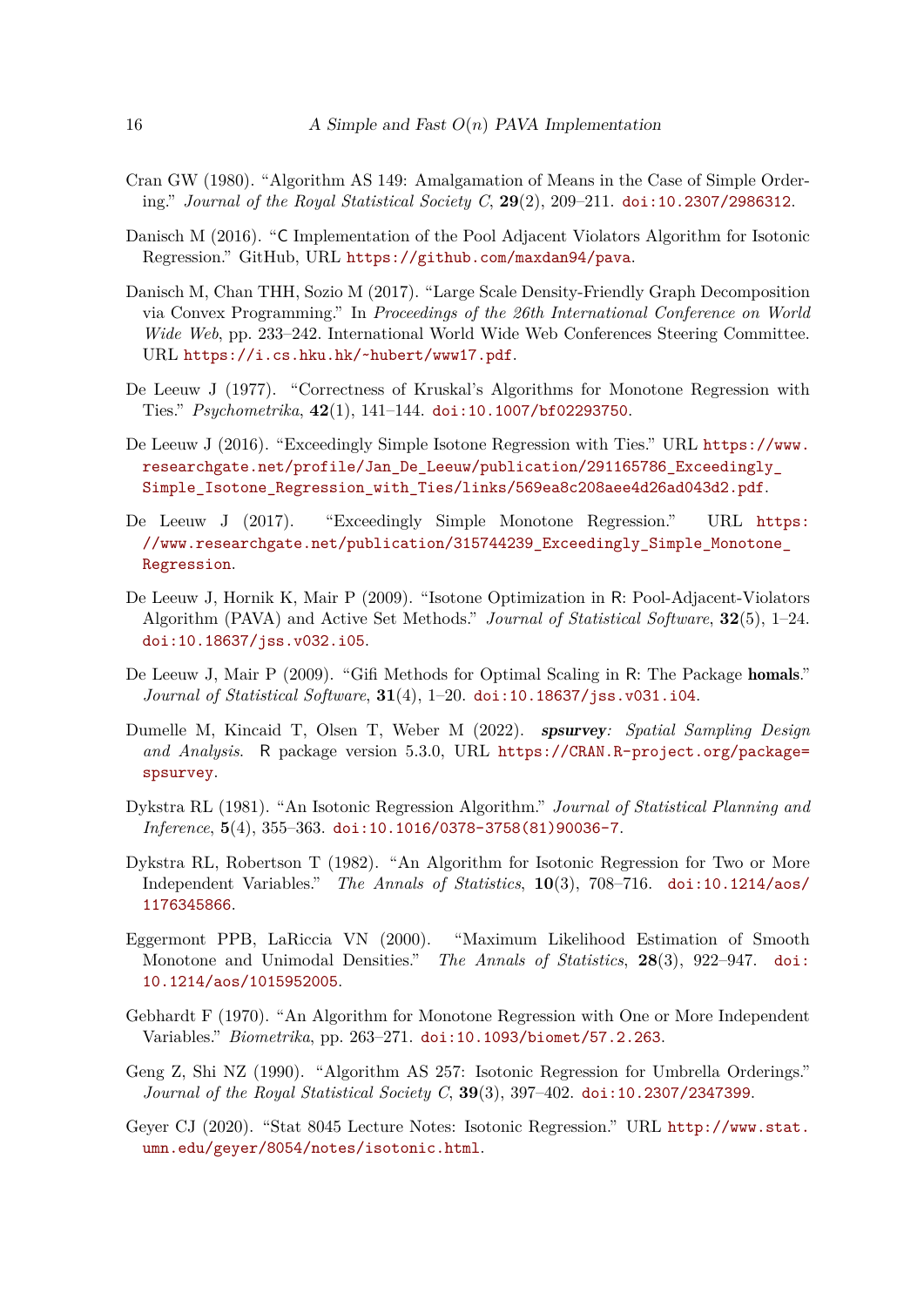<span id="page-16-13"></span>Gifi A (1990). *Nonlinear Multivariate Analysis*. 1st edition. John Wiley & Sons.

- <span id="page-16-2"></span>Grotzinger SJ, Witzgall C (1984). "Projections onto Order Simplexes." *Applied Mathematics and Optimization*, **12**(1), 247–270. [doi:10.1007/bf01449044](https://doi.org/10.1007/bf01449044).
- <span id="page-16-7"></span>Guttman L (1968). "A General Nonmetric Technique for Finding the Smallest Coordinate Space for a Configuration of Points." *Psychometrika*, **33**(4), 469–506. [doi:10.1007/](https://doi.org/10.1007/bf02290164) [bf02290164](https://doi.org/10.1007/bf02290164). URL <https://link.springer.com/article/10.1007/BF02290164>.
- <span id="page-16-9"></span>Hothorn T, Bretz F, Westfall P (2021). multcomp*: Simultaneous Inference in General Parametric Models*. R package version 1.4-16, URL [https://CRAN.R-project.org/package=](https://CRAN.R-project.org/package=multcomp) [multcomp](https://CRAN.R-project.org/package=multcomp).
- <span id="page-16-11"></span>Klaus B, Strimmer K (2021). "fdrtool: Estimation of (Local) False Discovery Rates and Higher Criticism." R package version 1.2.17, URL [https://CRAN.R-project.org/](https://CRAN.R-project.org/package=fdrtool) [package=fdrtool](https://CRAN.R-project.org/package=fdrtool).
- <span id="page-16-5"></span>Klinglmueller F (2010). orQA*: Order Restricted Assessment Of Microarray Titration Experiments*. R package version 0.2.1, URL <https://CRAN.R-project.org/package=orQA>.
- <span id="page-16-6"></span>Kruskal JB (1964a). "Multidimensional Scaling by Optimizing Goodness of Fit to a Nonmetric Hypothesis." *Psychometrika*, **29**(1), 1–27. [doi:10.1007/bf02289565](https://doi.org/10.1007/bf02289565).
- <span id="page-16-1"></span>Kruskal JB (1964b). "Nonmetric Multidimensional Scaling: A Numerical Method." *Psychometrika*, **29**(2), 115–129. [doi:10.1007/bf02289694](https://doi.org/10.1007/bf02289694).
- <span id="page-16-3"></span>Kyng R, Rao A, Sachdeva S (2015). "Fast, Provable Algorithms for Isotonic Regression in All *Lp*-Norms." In *Advances in Neural Information Processing Systems*, pp. 2719–2727. URL [http://papers.nips.cc/paper/](http://papers.nips.cc/paper/5824-fast-provable-algorithms-for-isotonic-regression-in-all-l_p-norms.pdf) [5824-fast-provable-algorithms-for-isotonic-regression-in-all-l\\_p-norms.](http://papers.nips.cc/paper/5824-fast-provable-algorithms-for-isotonic-regression-in-all-l_p-norms.pdf) [pdf](http://papers.nips.cc/paper/5824-fast-provable-algorithms-for-isotonic-regression-in-all-l_p-norms.pdf).
- <span id="page-16-14"></span>Mair P, De Leeuw J, Groenen PJF (2019). Gifi*: Multivariate Analysis with Optimal Scaling*. R package version 0.3-9, URL <https://CRAN.R-project.org/package=Gifi>.
- <span id="page-16-10"></span>Mair P, Groenen PJF, De Leeuw J (2022). *More on Multidimensional Scaling in* R*:* smacof *Version 2*. [doi:10.18637/jss.v102.i10](https://doi.org/10.18637/jss.v102.i10).
- <span id="page-16-8"></span>Mersmann O (2021). microbenchmark*: Accurate Timing Functions*. R package version 1.4-9, URL <https://CRAN.R-project.org/package=microbenchmark>.
- <span id="page-16-0"></span>Miles RE (1959). "The Complete Amalgamation into Blocks, by Weighted Means, of a Finite Set of Real Numbers." *Biometrika*, **46**, 317–327. [doi:10.1093/biomet/46.3-4.317](https://doi.org/10.1093/biomet/46.3-4.317).
- <span id="page-16-4"></span>Pace NL, Stylianou MP, Warltier DC (2007). "Advances in and Limitations of Up-and-down Methodology: A Précis of Clinical Use, Study Design, and Dose Estimation in Anesthesia Research." *Anesthesiology*, **107**(1), 144–152. [doi:10.1097/01.anes.0000267514.42592.](https://doi.org/10.1097/01.anes.0000267514.42592.2a) [2a](https://doi.org/10.1097/01.anes.0000267514.42592.2a).
- <span id="page-16-12"></span>Pedregosa F, Varoquaux G, Gramfort A, Michel V, Thirion B, Grisel O, Blondel M, Prettenhofer P, Weiss R, Dubourg V, Vanderplas J, Passos A, Cournapeau D, Brucher M, Perrot M, Duchesnay E (2011). "scikit-learn: Machine Learning in Python." *Journal of Machine*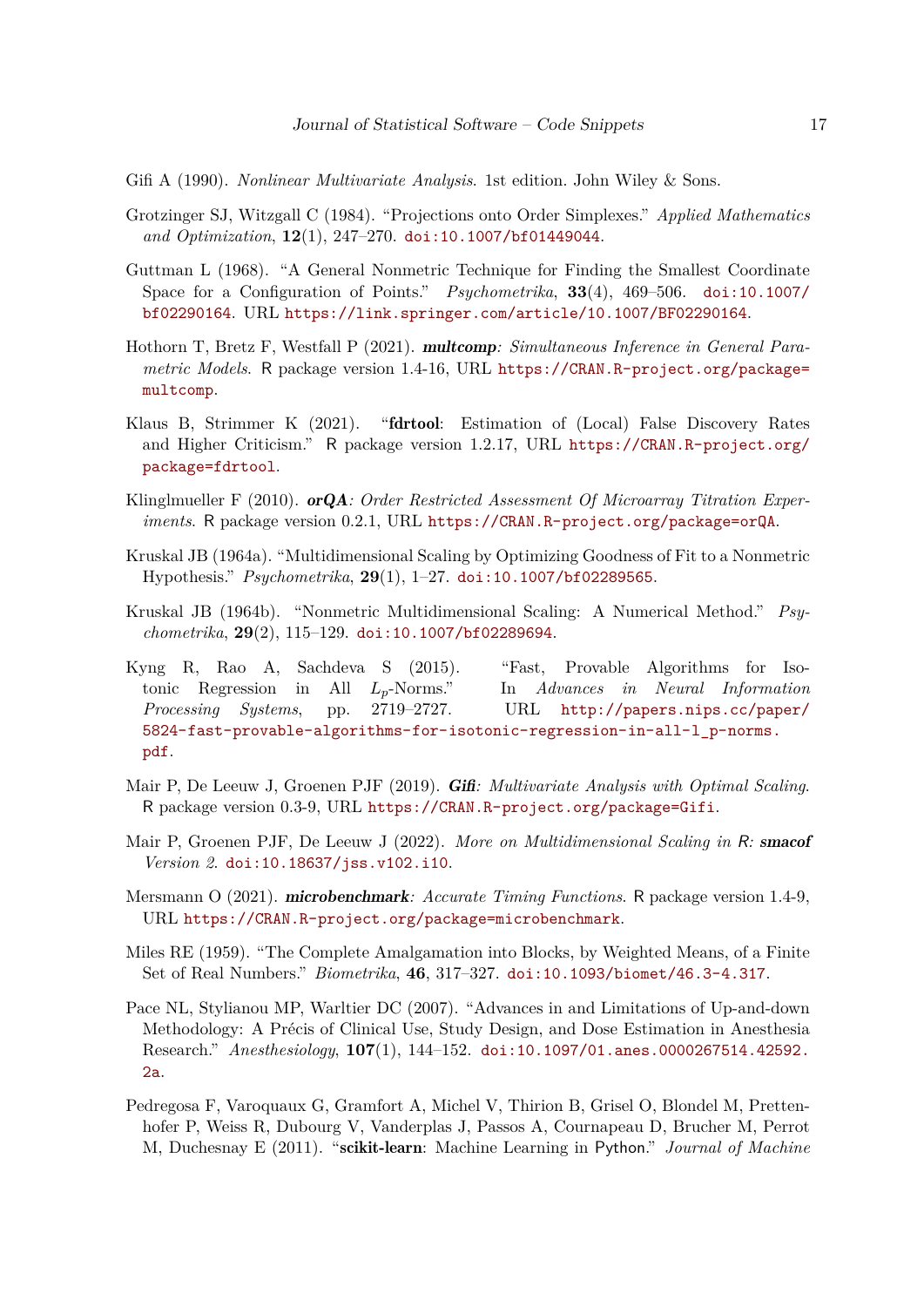*Learning Research*, **12**, 2825–2830. URL [https://jmlr.org/papers/v12/pedregosa11a.](https://jmlr.org/papers/v12/pedregosa11a.html) [html](https://jmlr.org/papers/v12/pedregosa11a.html).

- <span id="page-17-10"></span>Piepho HP (2004). "An Algorithm for a Letter-Based Representation of All-Pairwise Comparisons." *Journal of Computational and Graphical Statistics*, **13**(2), 456–466. [doi:](https://doi.org/10.1198/1061860043515) [10.1198/1061860043515](https://doi.org/10.1198/1061860043515).
- <span id="page-17-9"></span>Raubertas RF (1994). "Pooled Adjacent Violators Algorithm (PAVA) Implemented Entirely in S."
- <span id="page-17-12"></span>R Core Team (2022). R*: A Language and Environment for Statistical Computing*. R Foundation for Statistical Computing, Vienna, Austria. URL <https://www.R-project.org/>.
- <span id="page-17-3"></span>Reboul L (2005). "Estimation of a Function under Shape Restrictions. Applications to Reliability." *The Annals of Statistics*, **33**(3), 1330–1356. [doi:10.1214/009053605000000138](https://doi.org/10.1214/009053605000000138).
- <span id="page-17-11"></span>Ripley BD (2003). isoreg.c*: Isotonic/Monotone Regression*. R package stats, URL [http:](http://svn.R-project.org/R/trunk/src/library/stats/src/isoreg.c) [//svn.R-project.org/R/trunk/src/library/stats/src/isoreg.c](http://svn.R-project.org/R/trunk/src/library/stats/src/isoreg.c).
- <span id="page-17-2"></span>Robertson T (1978). "Testing for and against an Order Restriction on Multinomial Parameters." *Journal of the American Statistical Association*, **73**(361), 197–202. [doi:](https://doi.org/10.1080/01621459.1978.10480028) [10.1080/01621459.1978.10480028](https://doi.org/10.1080/01621459.1978.10480028).
- <span id="page-17-0"></span>Robertson T, Wright FT, Dykstra RL (1988). *Order Restricted Statistical Inference*. Wiley Series in Probability and Mathematical Statistics, 1st edition. John Wiley & Sons, New York.
- <span id="page-17-8"></span>Sasabuchi S, Inutsuka M, Kulatunga DDS (1983). "A Multivariate Version of Isotonic Regression." *Biometrika*, **70**(2), 465–472. [doi:10.1093/biomet/70.2.465](https://doi.org/10.1093/biomet/70.2.465).
- <span id="page-17-5"></span>Stoop I, De Leeuw J (1982). "How to Use SMACOF-IB (A Complete User's Guide)." *Technical report*, Leiden University, Leiden.
- <span id="page-17-7"></span>Stout QF (2000). "Optimal Algorithms for Unimodal Regression." *Computing Science and Statistics*, **32**, 1–8.
- <span id="page-17-6"></span>Stout QF (2008). "Unimodal Regression via Prefix Isotonic Regression." *Computational Statistics & Data Analysis*, **53**, 289–297. [doi:10.1016/j.csda.2008.08.005](https://doi.org/10.1016/j.csda.2008.08.005).
- <span id="page-17-4"></span>Stout QF (2015). "Isotonic Regression for Multiple Independent Variables." *Algorithmica*, **71**(2), 450–470. [doi:10.1007/s00453-013-9814-z](https://doi.org/10.1007/s00453-013-9814-z).
- <span id="page-17-1"></span>Stout QF (2019). "Fastest Known Isotonic Regression Algorithms." URL [https://web.eecs.](https://web.eecs.umich.edu/~qstout/IsoRegAlg.pdf) [umich.edu/~qstout/IsoRegAlg.pdf](https://web.eecs.umich.edu/~qstout/IsoRegAlg.pdf).
- <span id="page-17-13"></span>Strimmer K (2008). "fdrtool: A Versatile R Package for Estimating Local and Tail Area-Based False Discovery Rates." *Bioinformatics*, **24**(12), 1461–1462. [doi:10.1093/](https://doi.org/10.1093/bioinformatics/btn209) [bioinformatics/btn209](https://doi.org/10.1093/bioinformatics/btn209).
- <span id="page-17-14"></span>Tatti N, Gionis A (2015). "Density-Friendly Graph Decomposition." In *Proceedings of the 24th International Conference on World Wide Web*, pp. 1089–1099.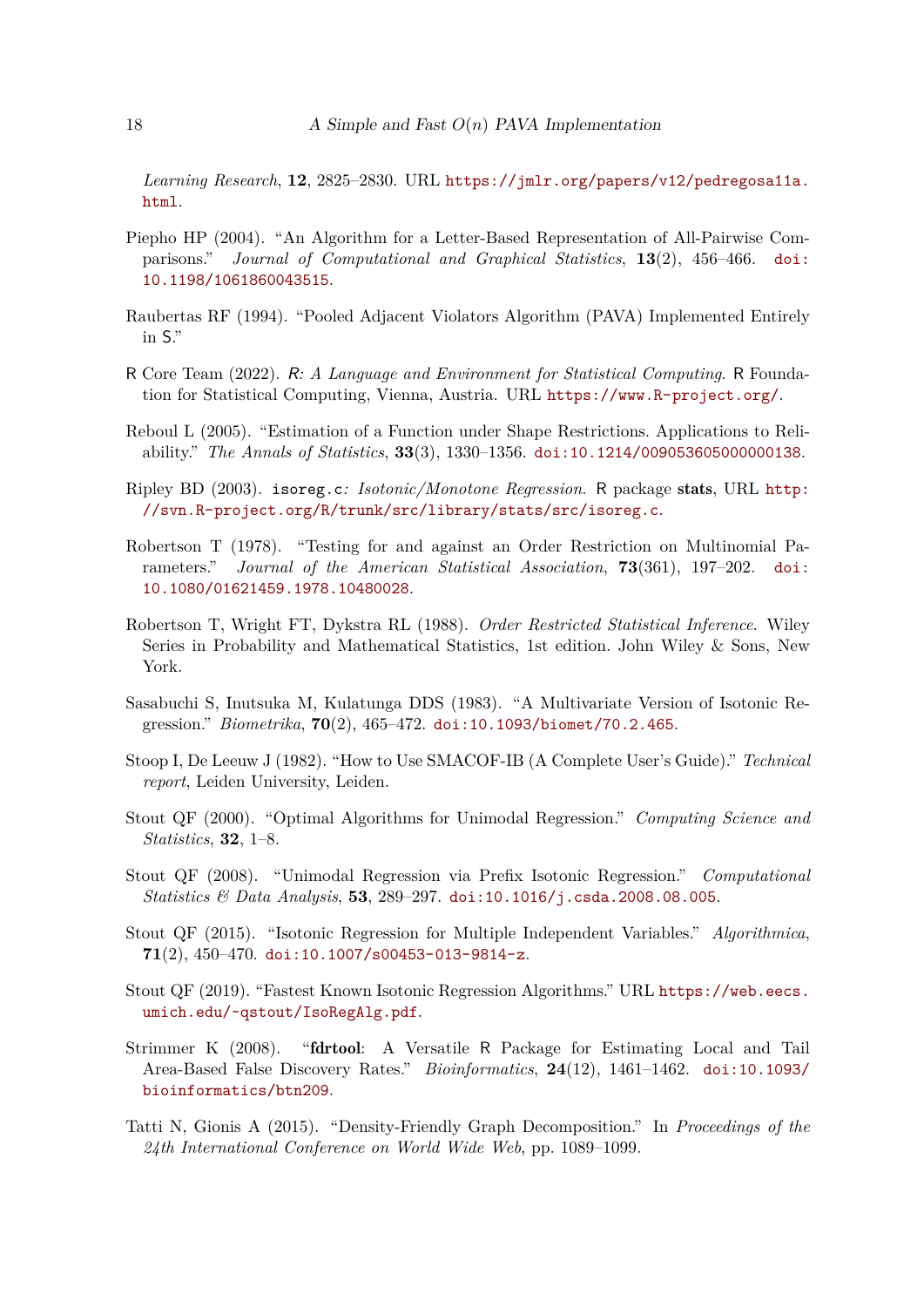- <span id="page-18-5"></span>Tibshirani R, Suo X (2016). "An Ordered Lasso and Sparse Time-Lagged Regression." *Technometrics*, **58**(4), 415–423. [doi:10.1080/00401706.2015.1079245](https://doi.org/10.1080/00401706.2015.1079245).
- <span id="page-18-3"></span>Tulloch A (2014a). *Isotonic Regression in* Julia. URL [https://github.com/ajtulloch/](https://github.com/ajtulloch/Isotonic.jl) [Isotonic.jl](https://github.com/ajtulloch/Isotonic.jl).
- <span id="page-18-11"></span>Tulloch A (2014b). *Speeding up Isotonic Regression in* scikit-learn *by* 5000×. URL [http:](http://tullo.ch/articles/speeding-up-isotonic-regression/) [//tullo.ch/articles/speeding-up-isotonic-regression/](http://tullo.ch/articles/speeding-up-isotonic-regression/).
- <span id="page-18-7"></span>Turner R (2020). Iso*: Functions to Perform Isotonic Regression*. R package version 0.0-18.1, URL <https://CRAN.R-project.org/package=Iso>.
- <span id="page-18-4"></span>Turner TR, Wollan PC (1997). "Locating a Maximum Using Isotonic Regression." *Computational Statistics & Data Analysis*, **25**(3), 305–320. [doi:10.1016/s0167-9473\(97\)00009-1](https://doi.org/10.1016/s0167-9473(97)00009-1).
- <span id="page-18-0"></span>Van Eeden C (1958). *Testing and Estimating Ordered Parameters of Probability Distribution*. Ph.D. thesis, University of Amsterdam. URL [https://ir.cwi.nl/pub/23611/23611A.](https://ir.cwi.nl/pub/23611/23611A.pdf) [pdf](https://ir.cwi.nl/pub/23611/23611A.pdf).
- <span id="page-18-1"></span>Van Waning WE (1976). *A Set of Programs to Perform a Kruskal-Type Monotone Regression*. Master's thesis, Leiden University, Leiden.
- <span id="page-18-9"></span>Varoquaux N, Tulloch A, Lee A (2016). "Inplace Contiguous Isotonic Regression." scikitlearn implementation of isotonic regression, URL [https://github.com/scikit-learn/](https://github.com/scikit-learn/scikit-learn/blob/master/sklearn/_isotonic.pyx) [scikit-learn/blob/master/sklearn/\\_isotonic.pyx](https://github.com/scikit-learn/scikit-learn/blob/master/sklearn/_isotonic.pyx).
- <span id="page-18-6"></span>Venables WN, Ripley BD (2013). *Modern Applied Statistics with* S-PLUS. 3rd edition. Springer-Verlag.
- <span id="page-18-2"></span>Wikipedia (2022). "Isotonic Regression – Wikipedia, The Free Encyclopedia." URL [https:](https://en.wikipedia.org/wiki/Isotonic_regression) [//en.wikipedia.org/wiki/Isotonic\\_regression](https://en.wikipedia.org/wiki/Isotonic_regression), accessed 2022-03-22.
- <span id="page-18-10"></span>Witten IH, Frank E, Hall MA, Pal CJ (2016). *Data Mining: Practical Machine Learning Tools and Techniques*. 4th edition. Morgan Kaufmann Publishers, San Francisco.
- <span id="page-18-8"></span>Xu Z, Sun C, Karunakaran A, Stout Q (2017). UniIsoRegression*: Unimodal and Isotonic L*1*, L*<sup>2</sup> *and L*<sup>∞</sup> *Regression*. R package version 0.0-0, URL [https://CRAN.R-project.org/](https://CRAN.R-project.org/package=UniIsoRegression) [package=UniIsoRegression](https://CRAN.R-project.org/package=UniIsoRegression).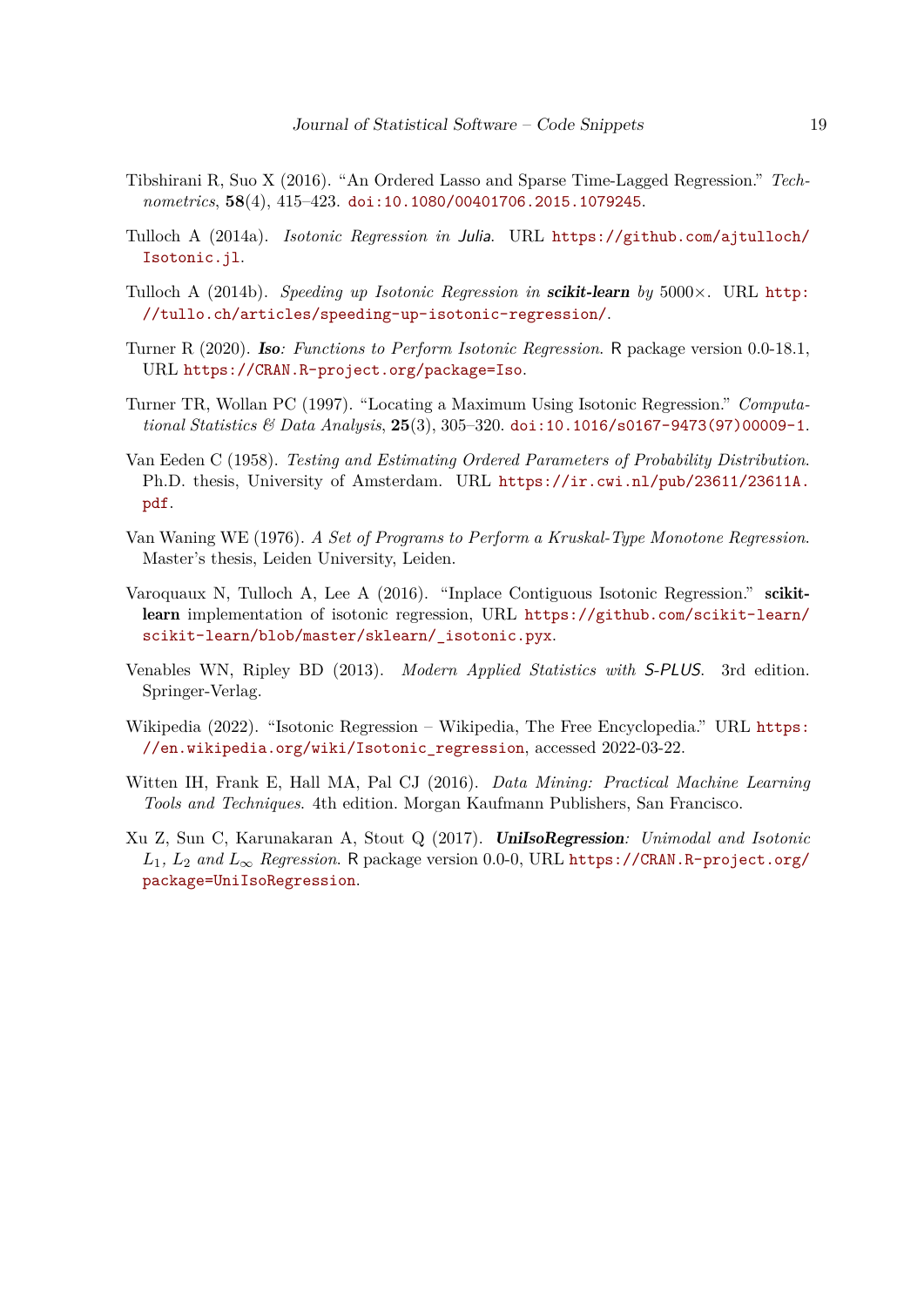# **A. Legacy functions**

<span id="page-19-0"></span>The package **monotone** contains a function called **legacy**() that holds all PAVA implementations used in the comparison of Section [4.](#page-7-0) An overview of the implementations is provided in Table [2.](#page-7-1) In this appendix, we provide a description of the origin of the algorithm, provide basic references, and indicate algorithmic particularities. Given the original function, if available, we use the **microbenchmark** package to compare the original function to the legacy function (microbenchmark parameters: times = 100, check = "equivalent", control = list(warmup = 2)). These comparisons use all five data vector variants (see Table [4\)](#page-10-0) with a vector length of  $n = 1000$  and 100 replications, i.e., 100 different data vectors. The following list of implementations is in historical order as much as possible.

#### **A.1.** fitm() **:** legacy(x, w, type = 1)

The up-and-down-blocks implementation of the pool-adjacent-violators algorithm, written in Fortran by Kruskal, can be found in mdscal() (Version 5MS, October 1971, Unchanged from Version 4, January 1968) and later in kyst() (Modified for KYST by J. Kruskal and J. Seery, 1973). These versions deviate slightly from the original unweighted description in [Kruskal](#page-16-1) [\(1964b\)](#page-16-1). Both versions are quite similar and the actual PAVA algorithm is only a part of the subroutine fitm(), which computes a nonmetric or ordinal transformation using either primary or secondary approach to ties, that is, either untying tied values or keeping tied values tied, respectively. The implementation uses a vector with elements  $w_i x_i$  preset to check for violations. Two large coding blocks handle either a down-block or an up-block violation. Only when both violations are dealt with, which is a maximum of one up-block coalescence and possibly more down-block fusions, the process is continued to the next, active, element. In the end, the result vector is created from the non-violating blocks. The original Fortran code is full of clever goto's and inimitable memory management. Unfortunately, the implementation does not exist as a single function.

### $A.2.$  wmrmnh() : legacy(x, w, type = 2)

In [Van Waning](#page-18-1) [\(1976\)](#page-18-1), several PAVA implementations are compared with respect to memory requirements and speed. The subroutine wmrmnh() comes out as a winner (fast and without additional memory requirements, the latter being quite important in the Seventies) and has been implemented in smacof-1b() by van Waning and Stoop [\(Stoop and De Leeuw](#page-17-5) [1982\)](#page-17-5). In 2014, the original Fortran code has been translated into C, after translations into languages like MATLAB and R in intermediate years, by Groenen and Van den Burg for the use in smacof [\(Mair, Groenen, and De Leeuw](#page-16-10) [2022\)](#page-16-10). The clear and short implementation uses a simple check to start the recovering of violations. If the vector is already ordered and a few violations remain, this implementation is really fast. Unfortunately, if this is not the case, only solving down-block violations and, moreover, using direct updates, results in a somewhat slow implementation. The original Fortran code is still available (subroutine wmrmnh) and so is the derived  $\mathsf C$  code implementation supplied with the **smacof** package in **w** monreg.c. The original functions are significantly slower than the legacy function.

Unit: microseconds

```
expr min lq mean median uq max neval cld
original (Fortran) 13.3 44.4 198.5744 72.3 399.9 2485.6 50000 b
     original (C) 14.4 45.7 199.7564 73.3 400.9 2761.1 50000 b
          legacy 16.5 47.0 161.2173 66.4 319.6 655.0 50000 a
```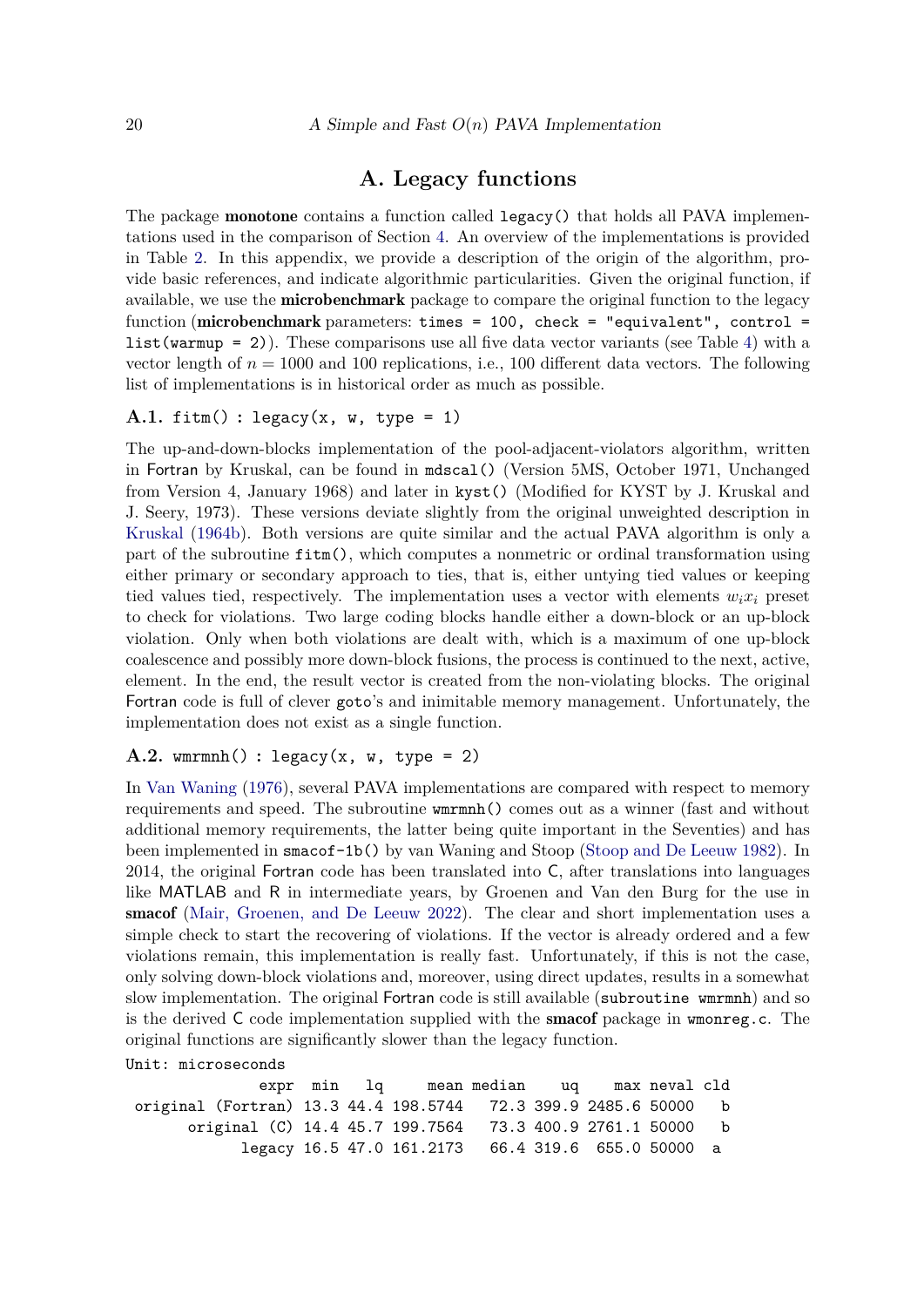A.3. amalgm $()$ : legacy $(x, w, type = 3)$ 

The up-and-down-blocks algorithm was first described by [Kruskal](#page-16-1) [\(1964b\)](#page-16-1) and subsequently drawn up in a flow chart by [Barlow](#page-14-1) *et al.* [\(1972\)](#page-14-1). The implementation was published more than a decade later as Algorithm AS 149 by [Cran](#page-15-5) [\(1980\)](#page-15-5). The algorithm implements amalgm(), short for "the amalgamation of means", is written in ISO Fortran, and contains just a little less goto's than Kruskal's original version. Like fitm(), this implementation uses two large coding blocks to take care of the violations. However, there is a lot more overhead in the calculation of block values in case of violations compared to fitm(). The continuous updating of the result vector in both coding blocks does not help to create a fast implementation. There is a small statistical difference between the original Fortran function and the legacy function in C in favor of the legacy function.

```
Unit: microseconds
```
expr min lq mean median uq max neval cld original 226.8 249.0 264.2632 256.7 280.8 5289.7 50000 b legacy 220.0 241.5 256.5742 249.6 272.4 479.7 50000 a

#### **A.4.** pav() : legacy(x, w, type = 4)

Bril *[et al.](#page-14-7)* publish Algorithm AS 206: Isotonic Regression in Two Independent Variables, which implements the isotonic regression algorithm of [Dykstra and Robertson](#page-15-3) [\(1982\)](#page-15-3). Part of the algorithm, more specifically part 206*.*1, contains the subroutine pav(), an implementation of the pool-adjacent-violators algorithm, discussed by [Barlow](#page-14-1) *et al.* [\(1972\)](#page-14-1) (Bril *[et al.](#page-14-7)* [1984\)](#page-14-7), but nevertheless quite different from fitm() and amalgm(). The implementation allocates an abundance of memory for all possible vectors. For each violation, the complete vector is shifted to the left, merging the violator with the preceding block into one new block, before continuing with the next element. Only for completely ordered data or for data with only a few violations this implementation is fast. Before using the legacy function and comparing it with the original, a bug was removed to obtain proper results (for the enthusiast: the number of block elements, contained in NW, was lacking from the shift operation in the loop with label 40). Both implementations are not very fast and the original function clearly outperforms the legacy function.

```
Unit: microseconds
```
expr min lq mean median uq max neval cld original 348.8 372.9 397.8627 386.7 411.8 861.4 50000 a legacy 344.0 417.9 451.5271 441.7 477.0 913.6 50000 b

#### A.5. isoreg():  $\text{legacy}(x, w, \text{type} = 5)$

In their book on Modern Applied Statistics with S, [Venables and Ripley](#page-18-6) [\(2013\)](#page-18-6) describe the function isoMDS(), which implements Kruskal's multidimensional scaling algorithm [\(Kruskal](#page-16-1) [1964b\)](#page-16-1). The monotone transformation in  $isomDS()$  is contained in the function VR\_mds\_fn(), written by Ripley in 1995, and later added as isoreg() [\(Ripley](#page-17-11) [2003\)](#page-17-11) to the stats package in R (R [Core Team](#page-17-12) [2022\)](#page-17-12). It is one of the shortest implementations and uses the cumulative sum of the data elements to handle violation checks. After determining the smallest slope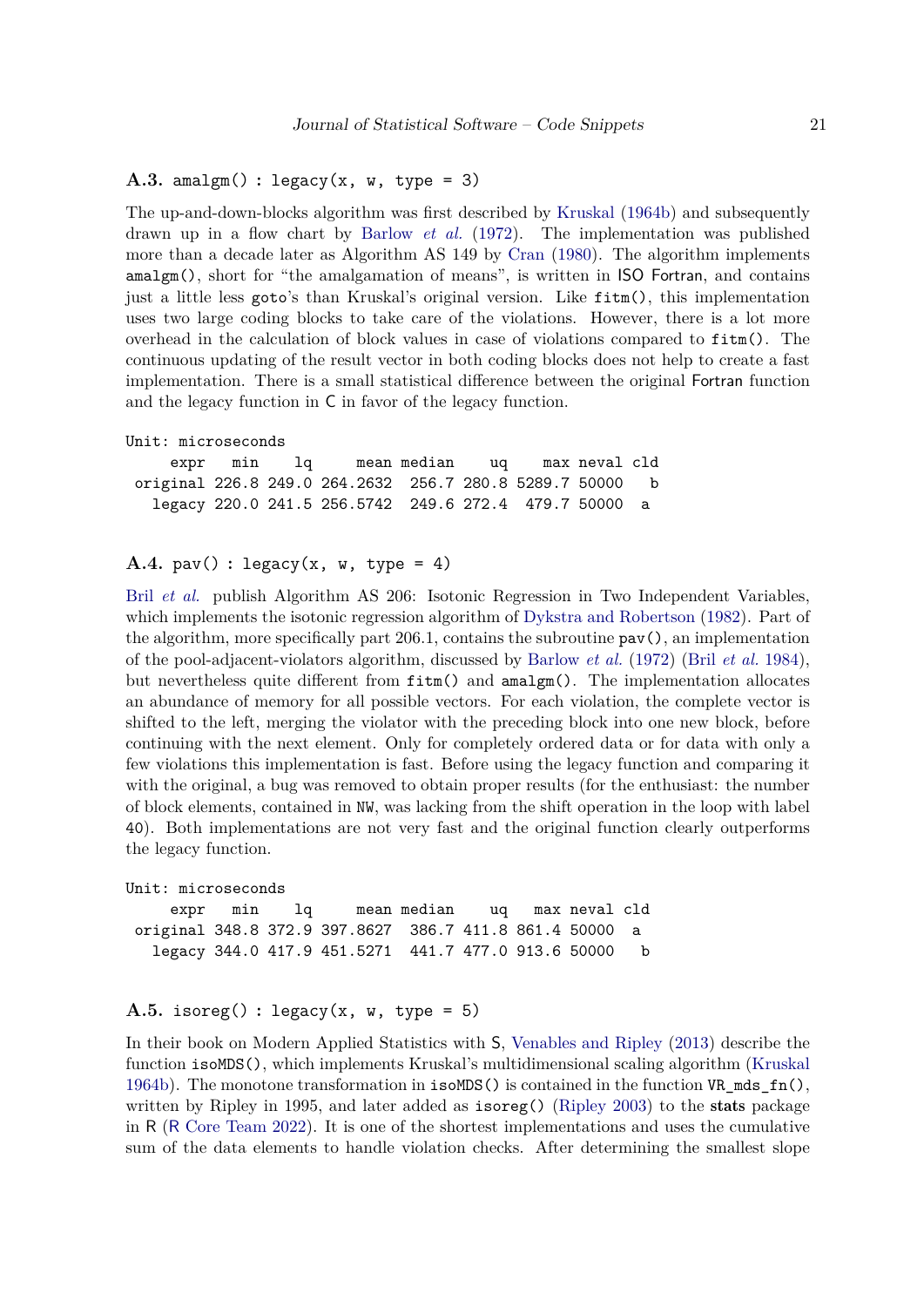(violation), the violation is dealt with. For vectors in (almost) the right order, there is quite some redundancy due to unnecessary calculations, and the implementation is not very fast. Unfortunately, this implementation does not allow for weights, nor is the strategy with cumulative sums claimed to be suitable for a weighted implementation. Comparison of the original function with the legacy function reveals that there is indeed quite some overhead in isoreg() when it comes to simple isotonic regression.

```
Unit: microseconds
    expr min lq mean median uq max neval cld
original 32.0 35.4 87.39017 45.6 149.1 321.7 50000 b
  legacy 9.6 12.0 32.96522 16.5 57.6 147.7 50000 a
```
#### A.6. isopava $()$ : legacy $(x, w, type = 6)$

In 1997, Turner and Wollan developed a technique for estimating the location of the maximum of a set of data by applying isotonic regression to unimodal orderings. Code to effect the necessary calculations was initially written in S-PLUS and later translated into R. In 2008, Turner incorporated the code into the Iso package, including the functions pava() (Fortranbased) and pava.sa() (R-based). We use the name isopava() to avoid name conflicts. The implementation resembles wmrmnh() by [Van Waning](#page-18-1) [\(1976\)](#page-18-1), but lacks the speedy updates as for each violation, the whole vector range is assessed, but only one up-block violations is solved. Combined with direct updates, this implementation is by far the slowest implementation for simple linear orderings. A comparison between the legacy function and the original function, the R function pava() containing the call to the compiled Fortran code, shows that the latter is significantly faster, although both functions are quite slow (note the measuring unit milliseconds instead of microseconds).

```
Unit: milliseconds
    expr min lq mean median uq max neval cld
original 1.1273 1.1895 1.241744 1.2432 1.2642 2.7154 50000 a
  legacy 1.2074 1.3053 1.361961 1.3608 1.3943 1.9876 50000 b
```

```
A.7. isotonic() : legacy(x, w, type = 7)
```
The R package spsurvey [\(Dumelle](#page-15-4) *et al.* [2022\)](#page-15-4) contains a test for the parallel regression assumption, which uses isotonic(), an R function for isotonic regression. The function was written by Kincaid in 2001 and one-to-one translated into the legacy C function. The shortest implementation of all only checks for up-block violations and is required to do so multiple times. Each time, it is determined whether the vector is monotone or not. Although there is some overhead in the violation checking, the short and clear approach might perform reasonably fast, also because there are no weights involved. The comparison between the legacy function and the original function is not completely fair, because isotonic() is completely written in R, including three nested while loops.

```
Unit: microseconds
```

| expr min lq |                                                                  | mean median ug |  | max neval cld |  |
|-------------|------------------------------------------------------------------|----------------|--|---------------|--|
|             | original 3743.8 5248.7 6450.36712 5916.3 7659.0 139887.7 50000 b |                |  |               |  |
|             | legacy 17.8 29.0 37.16069 34.5 43.1 174.7 50000 a                |                |  |               |  |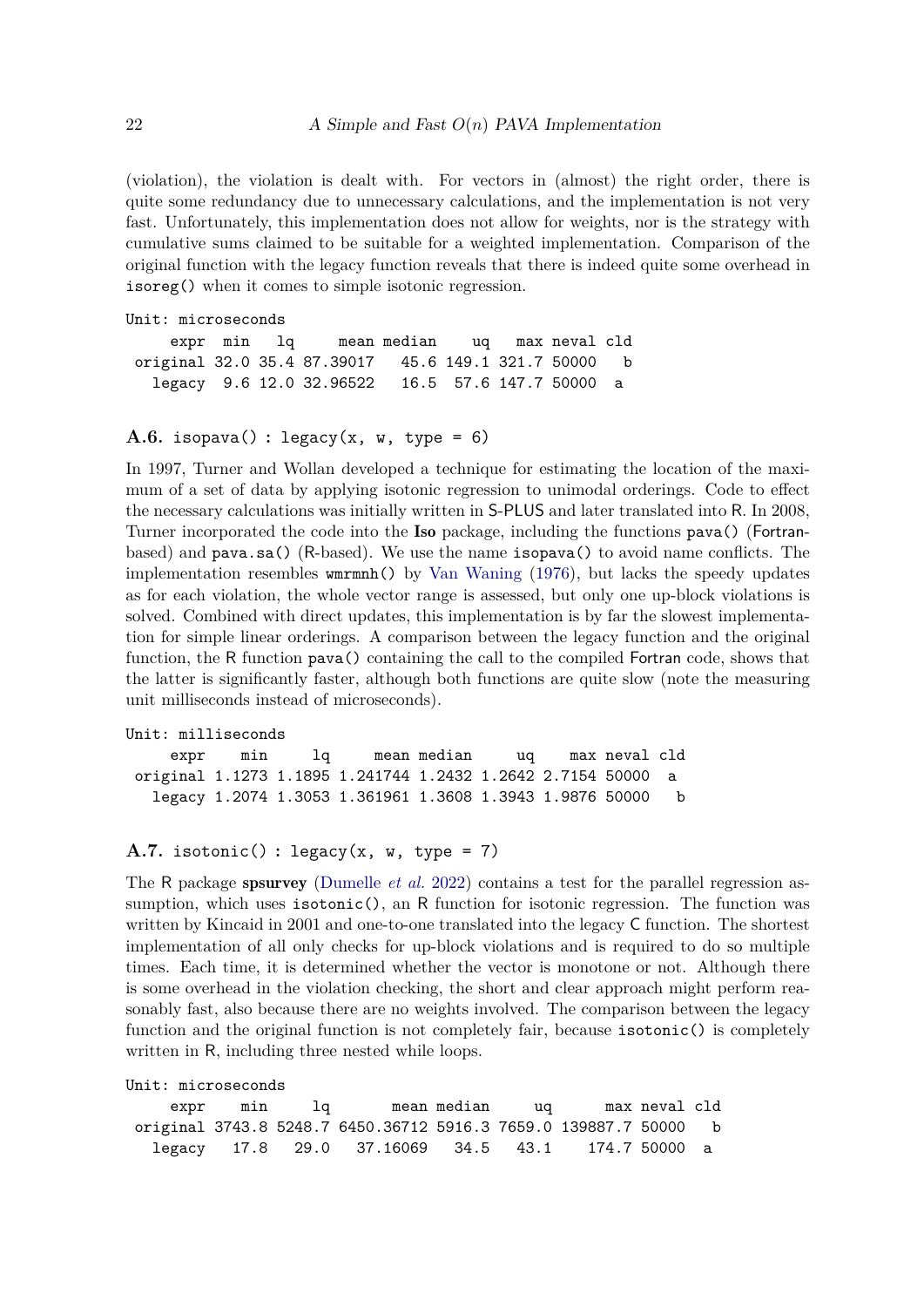#### A.8. isomean() :  $\text{legacy}(x, w, \text{type} = 8)$

In package fdrtool [\(Strimmer](#page-17-13) [2008;](#page-17-13) [Klaus and Strimmer](#page-16-11) [2021\)](#page-16-11), part of the function monoreg() uses C code to execute the PAVA algorithm. The referring function isomean() is ported from R by Strimmer (<https://github.com/cran/fdrtool/blob/master/src/isomean.c>), originally written by [Balabdaoui, Rufibach, and Santambrogio](#page-14-10) [\(2011\)](#page-14-10), and also used in, for example, misoreg [\(Klinglmueller](#page-16-5) [2010\)](#page-16-5). The function is described as similar to isoreg(), with the addition that monoreg() accepts weights. This seems to be an understatement considering the substantial speed difference between the two implementations. The isomean() implementation uses additional memory for blocks, weights, and indices. There is only a down-block violation check and an original formula for the block value update. Block values are expanded in the final stage of the function. Comparing the legacy function with the original R and C implementations shows that the R function monoreg() is clearly the slowest implementation, mainly due to quite some overhead not needed for simple monotone regression.

```
Unit: microseconds
        expr min lq mean median uq max neval cld
original (R) 97.6 113.7 120.26143 119.0 124.7 234.4 50000 c
original (C) 13.3 17.0 20.61951 21.3 23.2 3130.7 50000 b
      legacy 12.9 16.8 20.02457 19.3 22.9 55.5 50000 a
```
#### **A.9.** pooledpava() **:** legacy(x, w, type = 9)

In the years 2012–2014 an accessible page on isotonic regression appears on Stat Wiki [\(Wikipedia](#page-18-2) [2022\)](#page-18-2). On that page, the pool-adjacent-violators algorithm is described in pseudocode and references are provided to implementations in R, Java, and Python. As for Python, isotonic regression is implemented in scikit-learn [\(Pedregosa](#page-16-12) *et al.* [2011\)](#page-16-12) in 2013 for which [Tulloch](#page-18-11) [\(2014b\)](#page-18-11) creates a considerably faster Cython implementation, still using the initially used active set method (cf. [De Leeuw](#page-15-0) *et al.* [2009\)](#page-15-0). Switching to a true PAVA implementation, a whole team of contributors writes pooledpava(), which closely corresponds to the pseudocode of [Wikipedia.](#page-18-2) pooledpava() uses additional memory, for indices, data, and weights, does not use direct updates but expands the block values afterwards, and only checks for down-block violations. The coalescence, however, handles one element at the time, slowing the process down considerably. The legacy function closely follows the Cython implementation.

# A.10. linearpava $()$ : legacy $(x, w, tvpe = 10)$

The [Wikipedia](#page-18-2) [\(2022\)](#page-18-2) team also works on linearpava(), apparently the fastest of the implementations. All versions, pooledpava(), linearpava(), and inplacepava() (to be discussed hereafter), later appear in Julia [\(Tulloch](#page-18-3) [2014a\)](#page-18-3). The **linearpava** () implementation is almost identical to isotonic(), but for the weights: it only checks for up-block violations, but does so beyond the next element and no memory allocation is needed due to the direct update approach. Despite the correspondence with isotonic() and the additional use of weight, linearpava() is way faster than isotonic(). It clearly dismisses the [Grotzinger](#page-16-2) [and Witzgall](#page-16-2) [\(1984\)](#page-16-2) claim that direct updates lead to  $O(n^2)$  algorithmic behavior. There is not an original function available for R.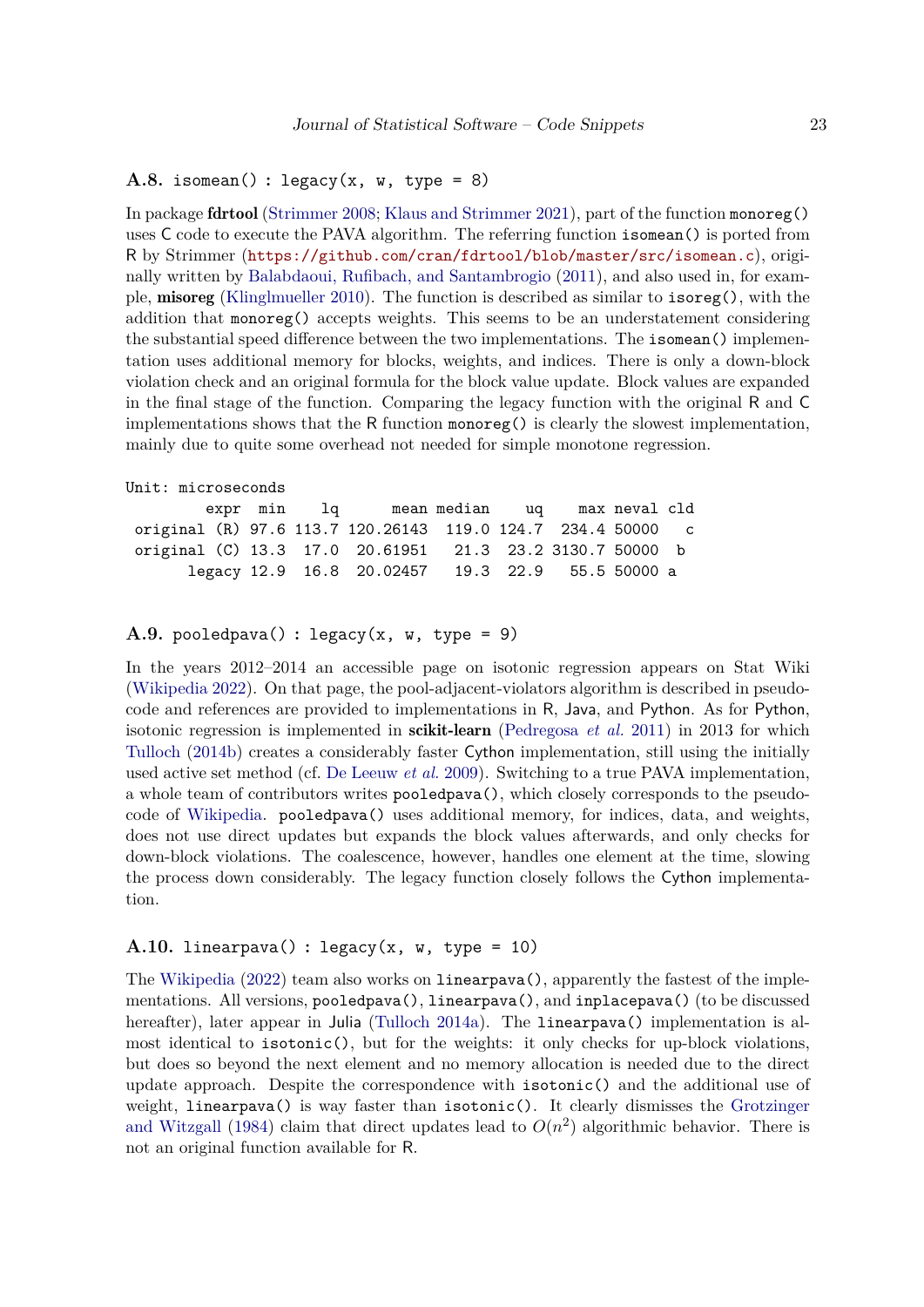# A.11. inplacepava $()$ : legacy $(x, w, type = 11)$

The scikit-learn branch undergoes another major change in [2016,](#page-18-9) when [Varoquaux](#page-18-9) *et al.* [\(2016\)](#page-18-9) implement inplacepava() (originally called \_inplace\_contiguous\_isotonic\_regression), an implementation matching linearpava() in terms of speed. The implementation of inplacepava() is probably the most sophisticated implementation. The procedure checks for an up-block violations first, and once found, it switches to checks for down-block violations. The block values are kept at the first element location of a block, hence the term "inplace". It resembles the PAVA procedure described by [Stout](#page-17-6) [\(2008\)](#page-17-6) used for unimodal regression. In the end, only the first elements of the blocks need to be expanded to the whole block. There is no original implementation available for the use in R.

#### **A.12.** mdpava() **:** legacy(x, w, type = 12)

An implementation in  $C_{++}$ , pava(), is from [Danisch](#page-15-6) [\(2016\)](#page-15-6), and part of a program ([https:](https://github.com/maxdan94/Density-Friendly) [//github.com/maxdan94/Density-Friendly](https://github.com/maxdan94/Density-Friendly)) that is used for computing the density-friendly decomposition [\(Tatti and Gionis](#page-17-14) [2015\)](#page-17-14) and the densest subgraph in large sparse graphs (see [Danisch, Chan, and Sozio](#page-15-11) [2017\)](#page-15-11). mdpava() (renamed to avoid name conflicts again) is the shortest implementation, although it does not allow for weights. It only checks for downblock violations (after one up-wards check) and expands the block values afterwards. Due to its simplicity and the absence of weights, it makes a fast implementation. The original function is faster than the legacy function, a difference we cannot explain, since both codes are remarkably similar, and it makes mdpava() nearly as fast as monotone().

```
Unit: microseconds
```
expr min lq mean median uq max neval cld original 8.2 9.699 10.49971 10.202 10.701 63.599 50000 a legacy 12.9 14.700 15.54204 15.100 15.600 53.900 50000 b

# **A.13.** reg1dl2() **:** legacy(x, w, type = 13)

In [Stout](#page-17-7) [\(2000\)](#page-17-7) an algorithm is introduced for unimodal regression, as noted earlier. A good part of the algorithm consists of an isotonic regression procedure, called prefix isotonic regression, that saves the block values for subsequent use to form the isotonic (and antitonic) regressions for the unimodal regression problem. The actual paper is published years later as [Stout](#page-17-6) [\(2008\)](#page-17-6) due to "a series of absurd delays" as [Stout](#page-17-7) puts it on his website ([https:](https://web.eecs.umich.edu/~qstout/abs/UniReg.html) [//web.eecs.umich.edu/~qstout/abs/UniReg.html](https://web.eecs.umich.edu/~qstout/abs/UniReg.html)). In [2017,](#page-18-8) the first version of the R package UniIsoRegression is released that, among other things, performs the simple isotonic regression. The code for the isotonic regression can be found on GitHub [https://github.](https://github.com/xzp1995/UniIsoRegression)  $com/xzp1995/UnitIsoRegression$ . The function reg\_1d\_12(), written in C++, has some overhead for the simple isotonic regression, preserving memory for weights, weighted values, block values, weighted squared values, level errors, and left and right block indices. The function only checks for down violations, collects the pooled elements in a separate vector, and thus expands the block values at the end into the result vector. The legacy function differs from the original function in three aspects: The original function is written in  $C_{++}$ , a bug has been removed that invalidated the results, and overhead (needed for unimodal monotone regression) was removed to increase speed. It seems that this latter adjustment paid off.